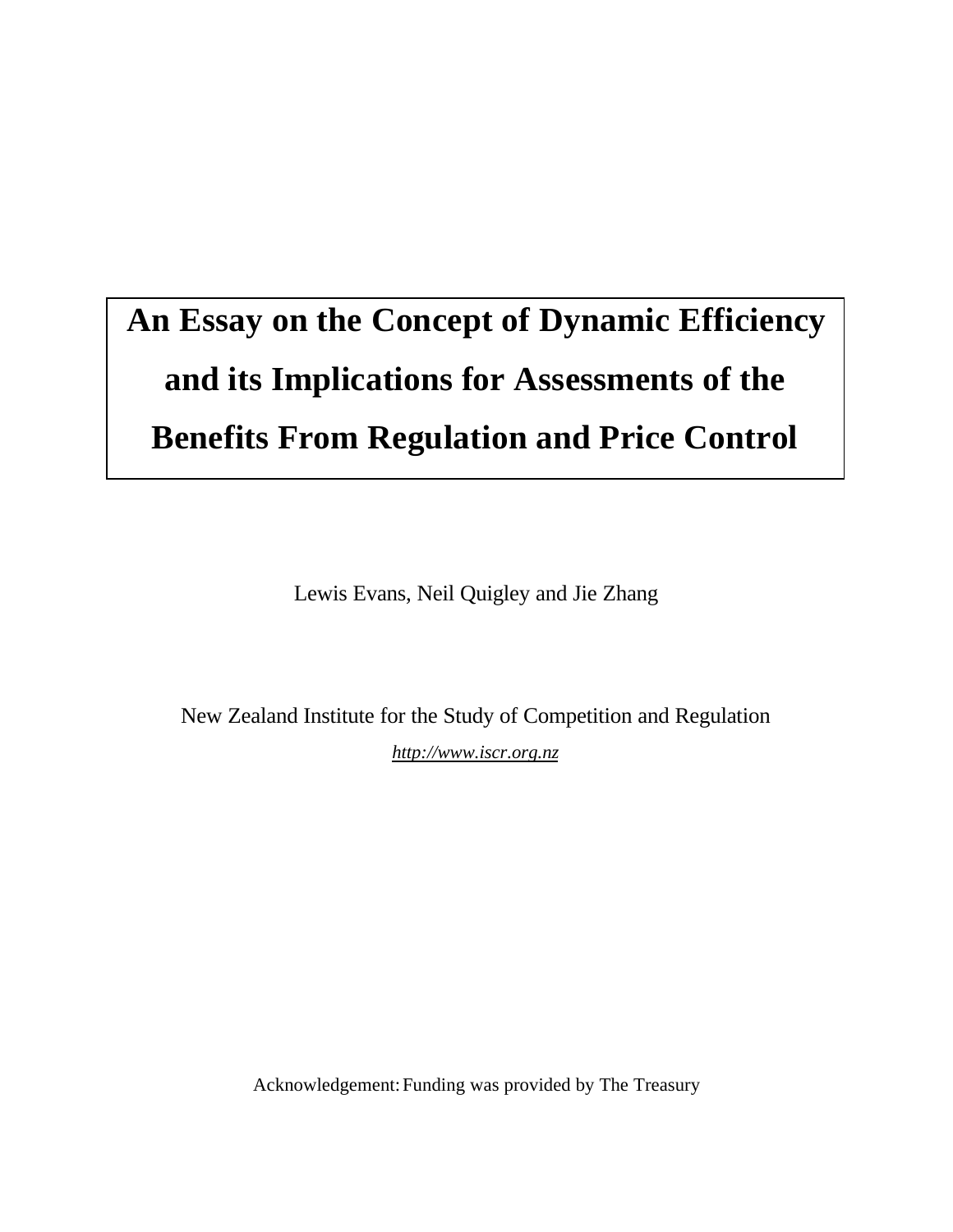# **1. Introduction**

## *1.1 Definitions*

l

Economists usually distinguish between three types of efficiency:

(i) Allocative efficiency refers to the allocation of scarce resources among competing uses.

2

- (ii) Productive efficiency is determined by the efficiency of production processes within firms; in particular whether firms minimise production costs.
- (iii) Dynamic efficiency refers to the efficiency of the framework for future decisionmaking.

Allocative and productive efficiency are static concepts, in the sense that they relate to welfare at a point in time. Allocative and productive efficiency reflect the outcome at a single point in time of resource allocation and production decisions.

The literature in economics contains a wide range of definitions of dynamic efficiency, most of which are tailored to particular contexts, but all entail consideration of the impact of intertemporal decisions<sup>1</sup>. We consider that dynamic efficiency refers to the outcomes from the sequence of future decision-making relating to the allocation of resources, production technologies of firms, and investment in new knowledge. Dynamic efficiency is determined by decision-making relating to investment including R and D, the purchase of new capital equipment embodying those innovations, and the adoption of new production processes. Dynamically efficient states of the world are those in which the incentives for decision-making are such as to maximise the present value of social welfare over time, subject to the overall constraints provided by the resources in the economy.

In the public sector we would expect dynamic efficiency to be influenced by all those factors that determine incentives, including the clarity of the policy objectives, the effectiveness of management and decision-making and accountability for the outcomes. Public policy will also

<sup>&</sup>lt;sup>1</sup> Among the most general examples, dynamic efficiency has been defined as 'a concept of long-run efficiency of development which excludes persistent inefficiencies' Funk (1996) "changing the production function in profitable directions" Ghemawat and Ricart i Costa (1993), and as 'the result of inter-temporal cost minimisation' Urbino (1996).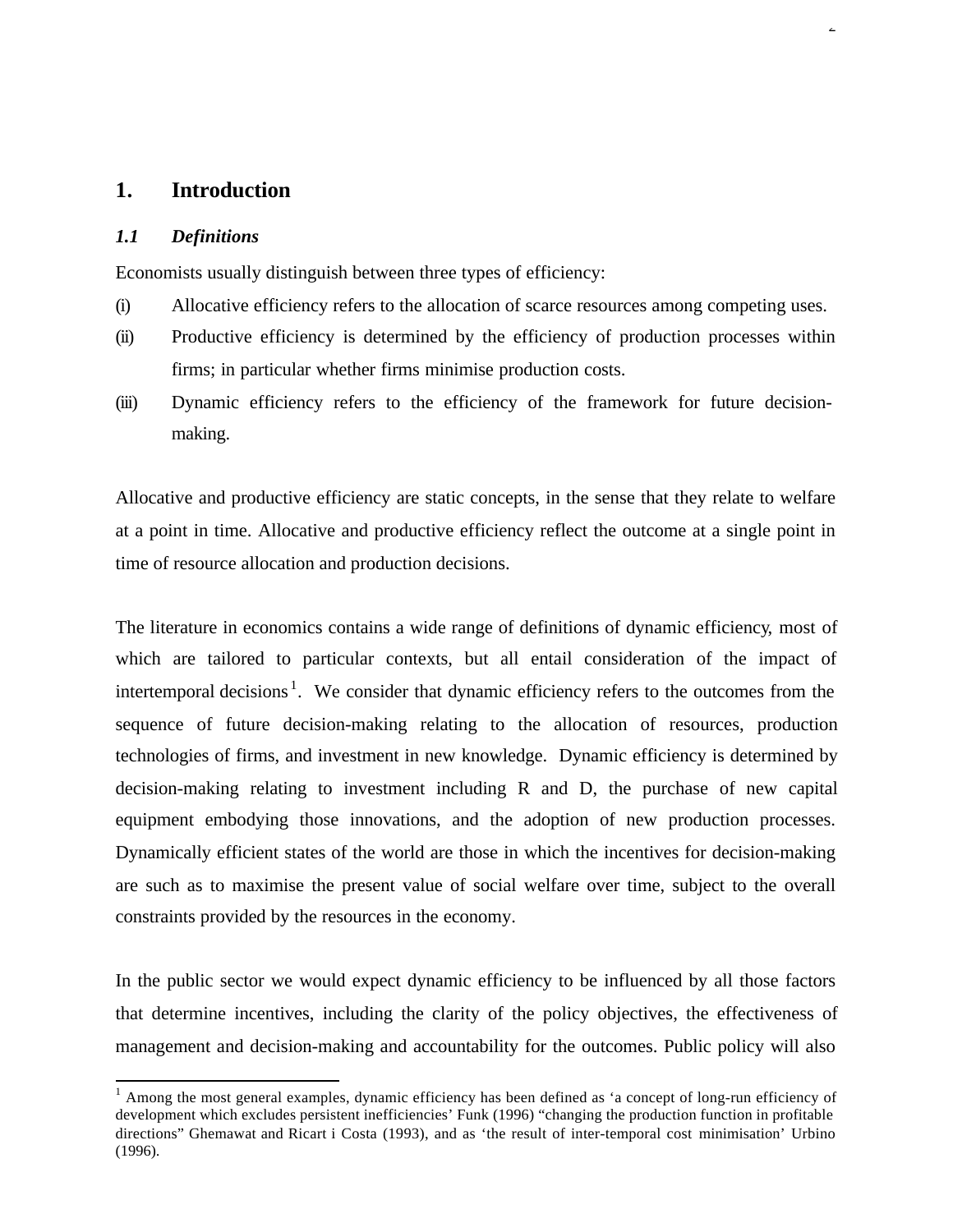effect the private sector; tax, education and tariff policies are obvious examples, but competition law and regulation also have a major impact on the dynamic efficiency of the private sector.

Dynamic efficiency is often associated with competition and the incentives that are associated with the operations of private enterprise in competitive markets, but in some important contexts (especially public sector decision-making) competition may not be feasible. An alternative way in which to think about the problem is to say that a key plank of the dynamic efficiency of competitive markets results from the fact that decision-making is decentralised. Here we use decentralisation to mean that there is competition in decision-making, so that no firm or group of individuals makes decisions as a matter of right.

By comparison, in heavily regulated industries or government-owned industries where entry is precluded, decisions are based on the views of a small group at the top of a (often politically influenced) hierarchy (be it government department or regulator).<sup>2</sup> This sort of decision making involves reaching a consensus view. Typically there are legitimately different assessments and expectations of factors that are material to wise investment. None of these may represent a consensus and certain of them may turn out to be incorrect. Decentralised decision making, whereby entities reach their own views, make their own judgements, and bear the consequences of their decisions, is likely to be based on a wider set of information and lead to an average outcome based on a portfolio of investment decisions that is less vulnerable to picking the wrong (potential) strategy. This is particularly the case where technological change is important (as it is to a varying extent in all our infrastructure industries). Decentralised decision making also facilitates the efficient adoption of niche market opportunities.

For decentralised decision making to function as claimed, however, requires that there be a number of firms that are not much directed by regulation, each of which is accountable for investment outcomes. In both government ownership and heavy regulation (e.g. invasive incentive regulation and rate of return regulation), investments are to various extents directed and the entities unaccountable for outcomes. In the case of heavy regulation this is illustrated by the problem of stranded assets (investment in which was sanctioned or encouraged by

l

 $2$  From this perspective a key advantage of the SOE model is its decentralisation of decision-making by comparison with a government department.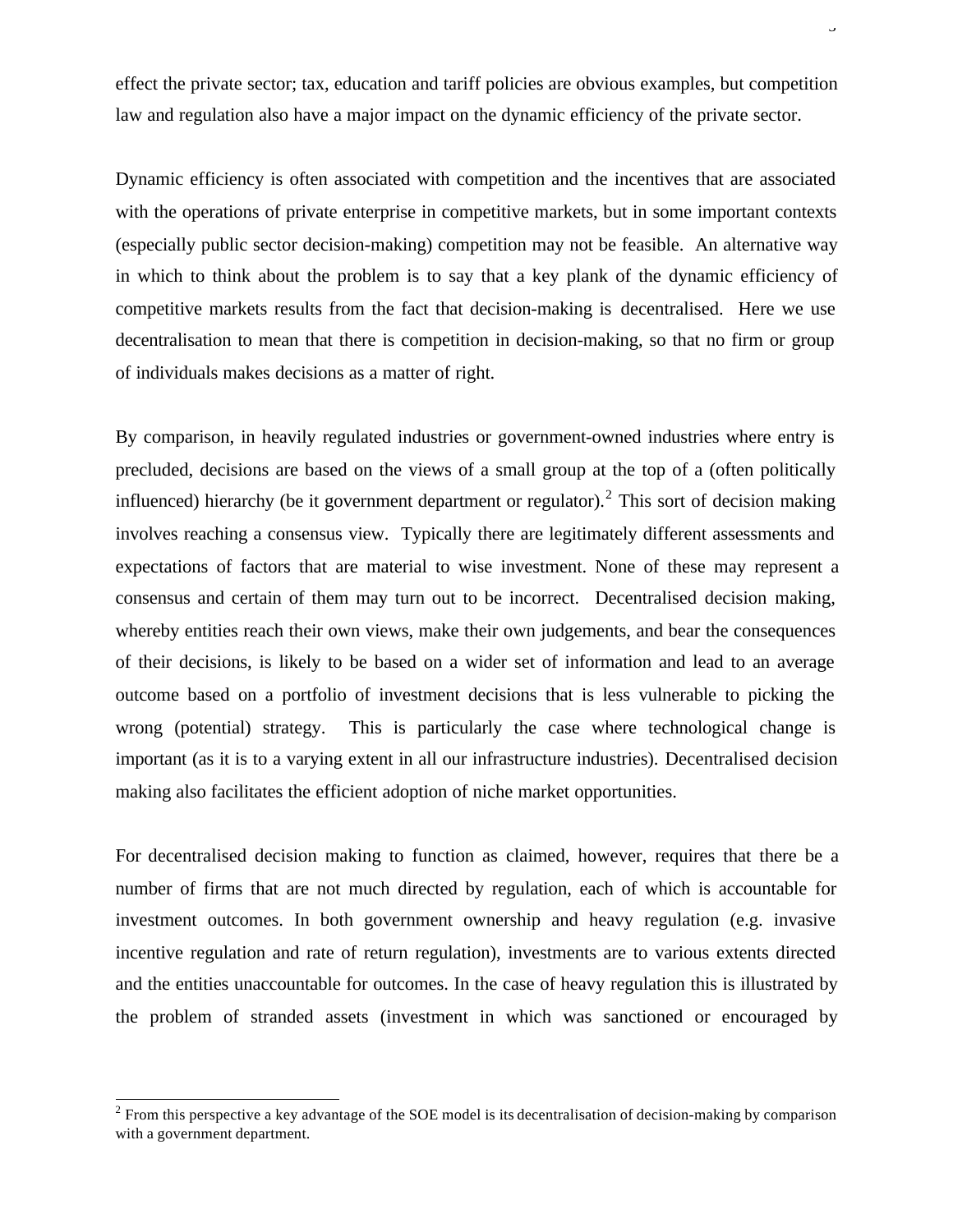regulatory authorities) which now impose dynamic inefficiencies because of prices that are charged consumers and producers, and the effects these are having on new investment.

 $\mathbf \tau$ 

# *1.2 The trade-off between static and dynamic efficiency.*

The trade-off between static and dynamic efficiency is widely recognised in the literature (for example, Ghemawat and Ricart i Costa 1993; Viscusi, Vernon and Harrington 1995: 93; Van Witteloostuijn 1992). The trade-off is based on the notion that under the conditions associated with perfect competition (free entry and exit, all firms have the same technology and information) price is driven down to the short-run marginal cost. At this price, and with instantaneous adjustment to any lower short-run marginal cost resulting from technological innovation, no firm has an incentive to innovate. This is because the perfectly competitive market rules out the innovating firm being able to recover any of the fixed costs of investment in the new technology. Ex ante, therefore, no rational entrepreneur would invest in research and development.

The idea of a trade-off between static and dynamic efficiency dates at least to Schumpeter (1943), who expressed the idea as follows:

"A system that at every point of time fully utilises its possibilities to the best advantage yet may in the long run be inferior to a system that does so at no given point of time, because the latter's failure to do so may be a condition for the level or speed of long-run performance… But in capitalist reality,… it is not that kind of price competition which counts but the competition among firms from the new technology, the new source of supply, the new type of organisation, competition which commands a decisive cost or quality advantage and which strikes not at the margins of the profits but at their foundations and their very lives….

In other words, under monopoly innovation occurs but at a slower pace than is socially optimal, whereas under perfect competition there is none at all.

Delbono and Denicolo (1990) use game theoretic analysis to compare the R&D investment under two alternative types of competition in the product market, Bertrand and Cournot. The market equilibrium resulting from price competition in a homogeneous oligopoly is, from a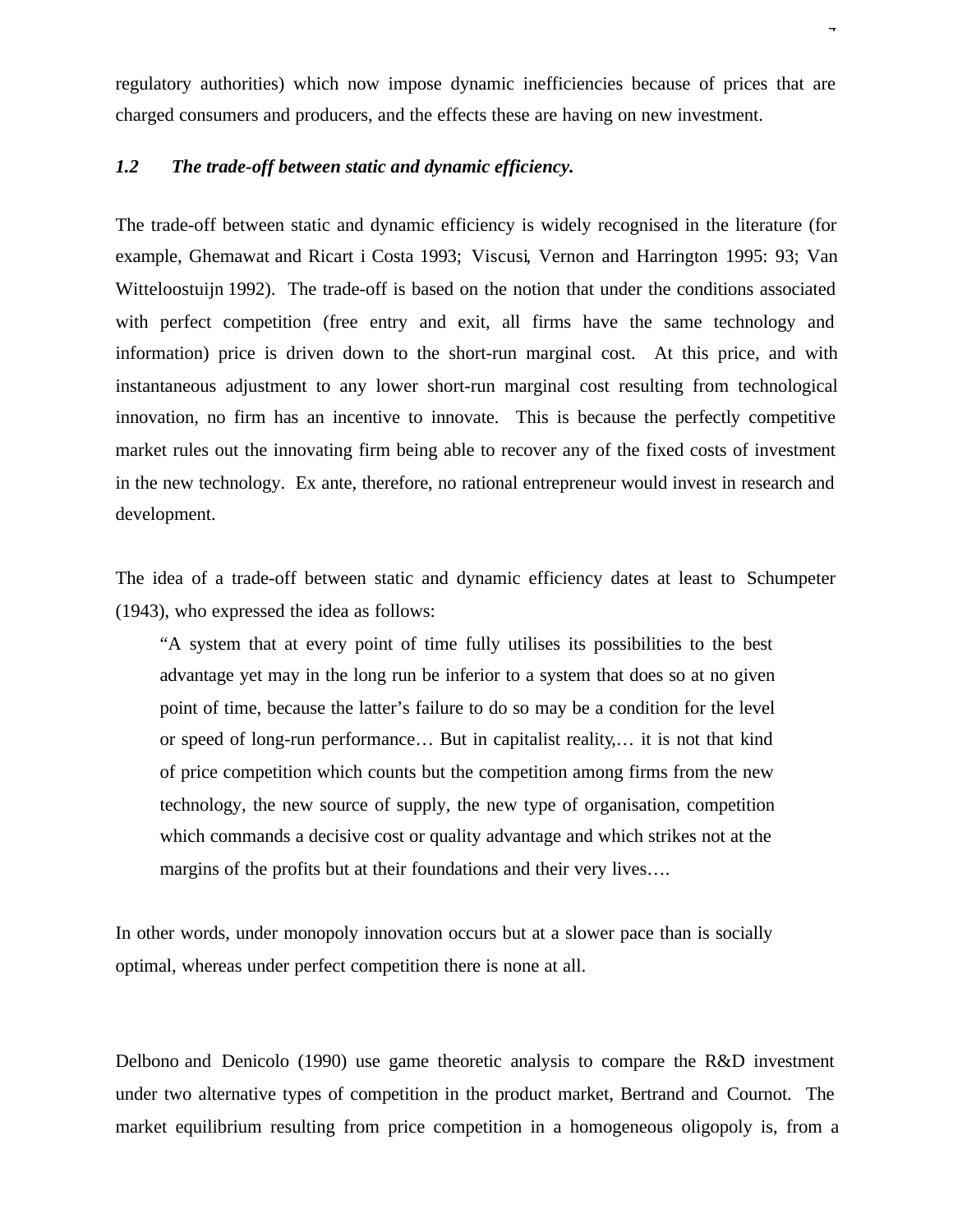static viewpoint, more efficient than the market equilibrium associated with quantity competition. However, whether the same conclusion holds in a dynamic setting, for example when technological improvements are in prospect and the expected date of innovation depends on the R&D effort of the competing firms is not clear, and is the focus of this paper. Delbono and Denicolo show that social welfare (the discounted flow of consumers' and producers' surpluses, net of R&D expenses) may be greater under Cournot competition than under Bertrand competition. They also show that price-setting firms invest more than quantity-setting firms when drastic as well as non-drastic innovations are in prospect.

 $\overline{a}$ 

The nature of the static-dynamic efficiency tradeoff in differs from that of Schumpeter. According to Schumpeter, weaker competition in the product market will be associated with a faster pace of innovation. In Delbono and Denicolo, however, stronger (ie Bertrand) competition in the product market always entails an earlier expected date of innovation. However, since price-setting firms always overinvest with respect to the socially optimal level, it may happen that net social welfare is greater under Cournot than under Bertrand competition because under Bertrand competition firms employ too many resources in an attempt to win the R&D racing game. The resulting duplication of effort is detrimental to social welfare. This is more likely the greater the number of firms and the lower the productivity of the R&D expenditure.

Ross (1996) considers that the learning curve traces a fall in unit costs resulting from experience with a complex or novel production technology. Ross demonstrates that a firm can exploit a minor lead down the learning curve into a dominant market position. The result contrasts with previous work indicating that market equilibria along the learning curve will yield moderate concentration and an 'acceptable' balance between static and dynamic efficiency. The tendency toward market domination is reduced to the extent that learning is not firm specific.

Using a dynamic model based on the theory of adjustment costs, Sengupta (1999) concludes that the static production frontier gives only a limited view of productive efficiency unless it is extended to a dynamic framework. Adjustment costs allow for the role of incremental inputs such as investment along with the current inputs and various forms of adaptive behaviour on the part of firms. Sengupta argues that the dynamic production frontier which relates output growth to the incremental inputs of labour and capital displays strong empirical evidence of the dominant role played by incremental capital, as is expected in terms of adjustment cost theory.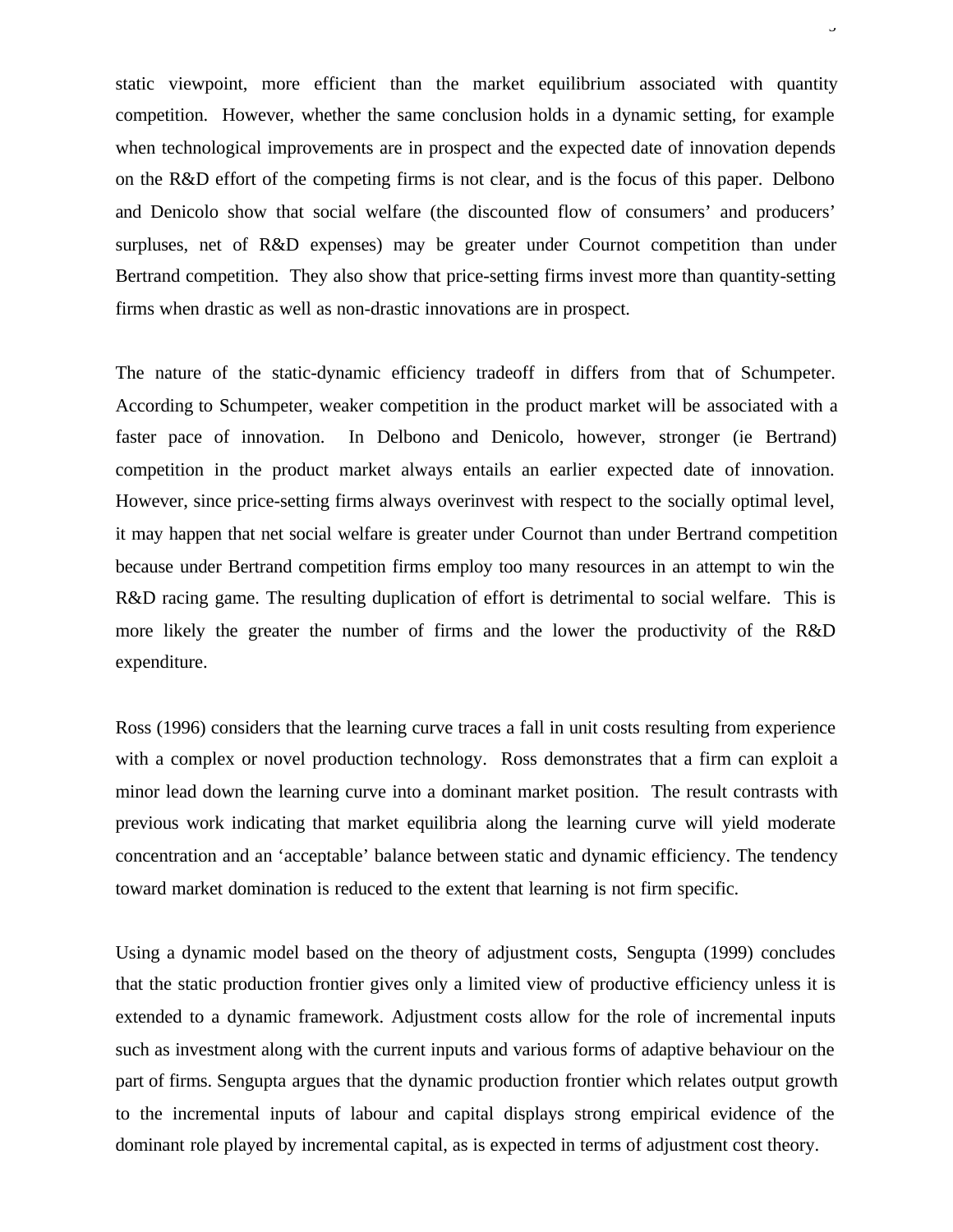# *1.3 Regulation and Dynamic Efficiency*

Viscusi, Vernon and Harrington (1995) argue that regulation has an important impact on dynamic efficiency in the form of its effect on the incentives to invest in research and development (R&D) and to adopt new innovations. However they emphasise that it is quite a different matter to determine whether regulation results in a suboptimal rate of innovation, as dynamic efficiency does not necessarily imply that firms invest at the greatest rate possible, but rather that there is a particular rate of investment that is socially optimal. More innovation is not always better because resources must be used in order to discover and adopt innovations. Although a competitive equilibrium results in static efficiency, it is not at all clear as to whether it results in dynamic efficiency. Thus if regulation results in less investment in R&D relative to a competitive equilibrium, it need not imply that there are dynamic welfare losses because there might be too much R&D expenditure at a competitive equilibrium.

 $\ddot{\phantom{0}}$ 

Viscusi, Vernon and Harrington (1995: 534 – 5) outline four effects of price regulation on innovation:

- regulation that prevents entry or keeps price so low that entry is generally unprofitable closes the door to the entrepreneurs in new firms who are thought to play a crucial role in developing and adopting technological advances,
- if regulation keeps price below cost and allows firms to suffer losses, it is possible for regulation to result in a reduced rate of innovation;
- nonprice competition may be enhanced by regulation if regulation that keeps the prices of differentiated products excessively high results in higher rates of innovation; and
- lags in the regulatory process are conducive to innovation by regulated firms. Any cost savings from adopting an innovation are retained by the firm until the regulatory agency is able to adjust price. Further, regulatory lags affect the speed at which adoption of an innovation occurs. Assuming the costs of full and gradual adoption are the same, the regulated firm earns higher profits by adopting the innovation gradually.

## *1.4 Dynamic Efficiency in Patent Races*

The concept of dynamic efficiency is specifically considered within the context of patent races by O'Donoghue (1998). He investigates patent protection for a long sequence of innovations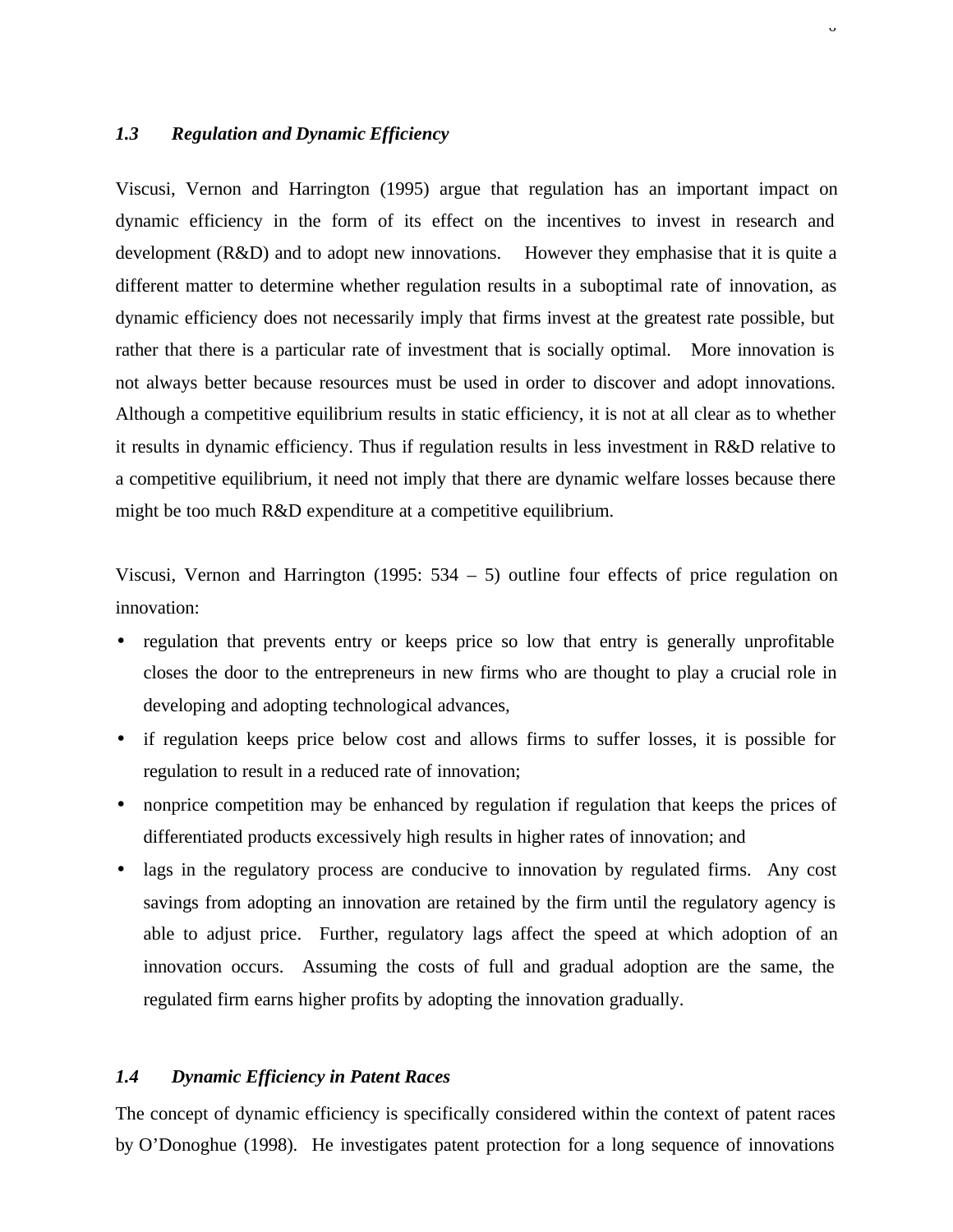where firms repeatedly supersede each other. Incentives for R&D can be insufficient if successful firms earn market profit only until competitors achieve something better. To correct this problem, patents must provide protection against future innovators. O'Donoghue proposes use of a patentability requirement, a minimum innovation size required for patents. A patentability requirement can stimulate R&D investment and increase dynamic efficiency. Intuitively, requiring firms to pursue larger innovations prolongs market incumbency because larger innovations are harder to achieve, and long market incumbency implies an increased reward to innovation.

7

The impact of regulation on patent races, a subject area that incorporates both a factor in dynamic efficiency (regulation) and an area of application where dynamic efficiency may be exemplified (patent races), is explored by Riordan (1992). Two rival firms must decide if and when to adopt a new technology, knowing how adoption costs decline over time and how profit flows vary with adoption patterns. In many cases, price and entry regulation beneficially slow technology adoption by making preemption strategies less attractive. In some cases, these regulations can so discourage a firm from preemption as to change the order in which firms adopt new technologies, speeding one firm's adoption date and slowing the other's. In the context of a particular scenario for cable and telephone companies' adoption of new fibre optic technologies, the case for lifting the "cross-ownership ban" depends on the extent to which telephone companies are able to implement a superior technology.

Specifically Riordan derives a model to focus on how rent seeking and rent protection influence the pattern and timing of technology adoption, and on how price and entry regulation matter for these incentives. He argues that the cross-ownership ban is socially harmful if telephone companies are able to adopt a sufficiently superior new technology but are prevented from doing so by the ban, but not otherwise. This argument is controversial because first, it is not obvious that telephone companies are more likely to adopt an integrated broadband network (IBN), and secondly, it is not clear how much demand there is for the additional services available on an IBN. The author reports that it is apparent that residential consumers have a relatively low willingness to pay for video-on-demand. On the other hand, the range and characteristics of products deliverable on a switched IBN are difficult to anticipate in advance. He concludes that the apparent subjectivity of this rather crucial issue makes for difficult public policy.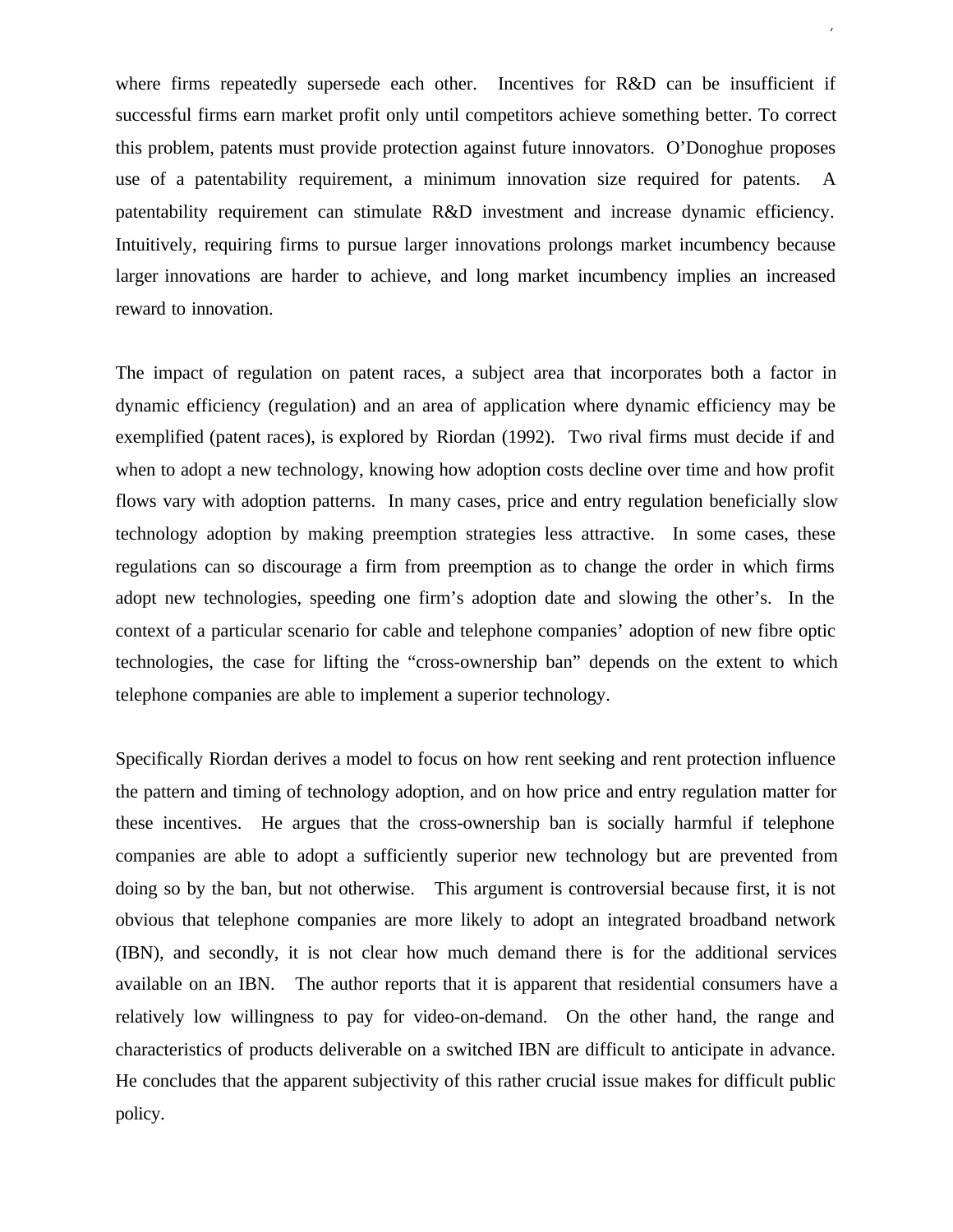#### **1.5 Evolving Innovation and Competition**

Declining transport and communication costs and growth in population and income worldwide have combined to materially enlarge markets, alter barriers to entry and change the vigor of competition. The very process of producing and adopting innovations has altered the competitive nature of the provision of most goods and services to the point that the trade-off between static and dynamic efficiency has been affected. Argarwal and Gort (1999) argue that the effect of these changes will generally be to reduce barriers to entry and alter the time it takes to recover investment in innovation. They draw less equivocal conclusions from their empirical work. On the basis of their study of 46 major product observations they estimate that the average time between the introduction of a new product and date of introduction of a very close substitute by imitators has declined from 33 years in the 1880s to 3.5 years in the 1980s. They conclude

 $\circ$ 

" .. competitive entry in new markets has been rising rapidly and steadily over time pointing to a weakening of entry barriers on net balance, We attribute this to increased mobility of skilled labour, b) improvements in communication and more rapid diffusion of technical information, c) an increase in the population of potential entrants and d) growth in the absolute size of markets"

If this analysis is accepted, it suggests that, rather than using patents, firms will rely more on internal mechanisms to protect secrets and rapid deployment of innovations in much larger markets to garner quasi rents from innovation. Further, it suggests that firms, whether or not they innovate, are subject to increasingly intense competitive pressures which itself will reduce the utility of centralised governance structures. It suggests that the dynamic efficiency of decentralised structures may be relatively enhanced with changing technical and economic structures worldwide.

# **2. Innovation, Quasi-Rents and a Calibration of the Static – Dynamic Efficiency Tradeoff**

#### *2.1 Introduction*

The literature in macroeconomics has taken at least two distinct approaches to the consideration of dynamic efficiency. First, some macroeconomic growth models link dynamic efficiency to the long-term growth rate of the economy. An important example is Abel, Summers and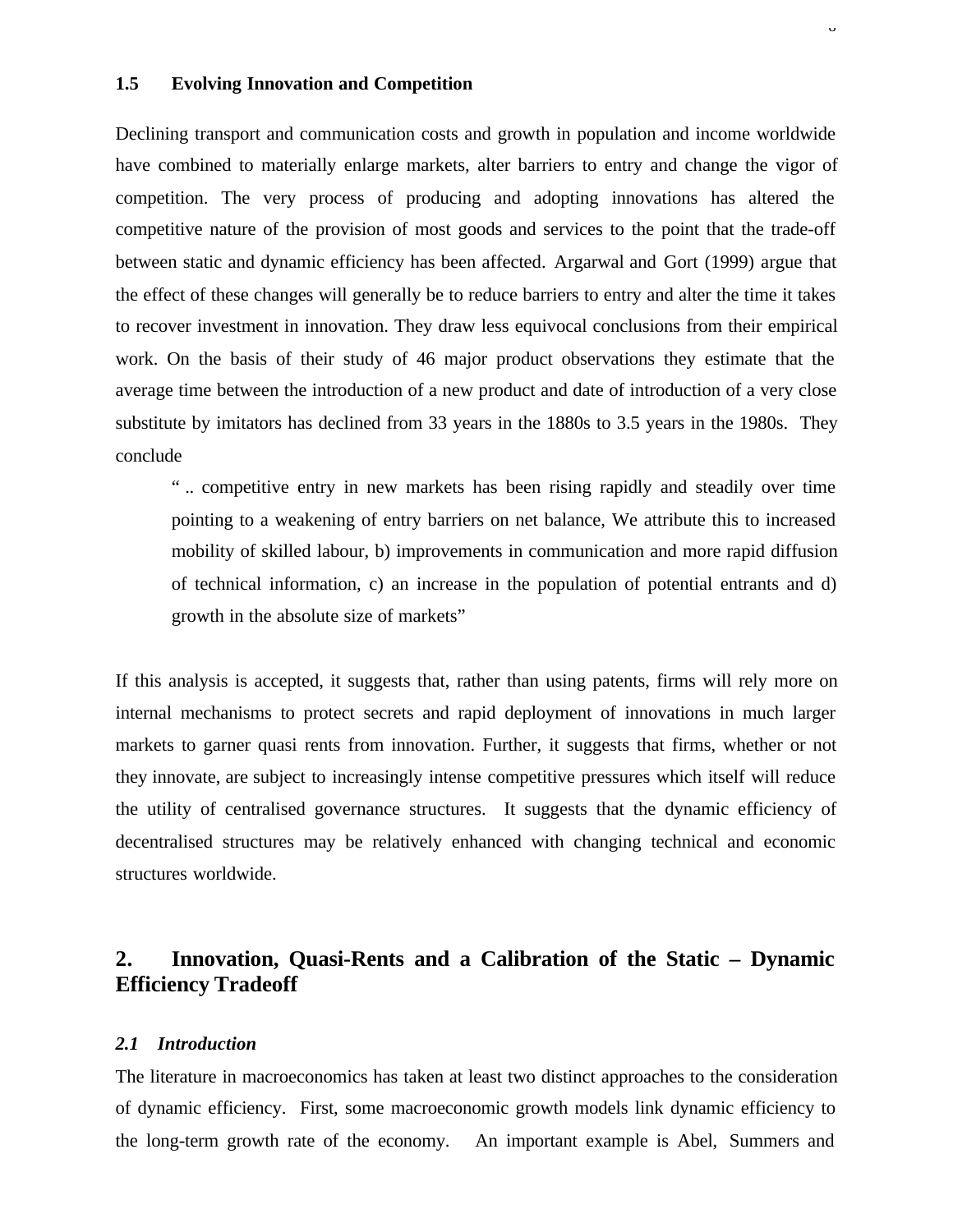Zeckhauser (1989). This paper claims that if the capital sector is regularly contributing to the level of consumption (is a continual drain on the level of consumption), the economy is dynamically efficient (inefficient). In the United States, profit has exceeded investment in every year since 1929 which leads the authors to conclude that the United States economy is dynamically efficient.<sup>3</sup> A second approach found in the macroeconomics literature, and the one that forms the basis for the model that we develop below, is concerned with the innovation and the adoption of new varieties of products (See Spence (1976), Dixit and Stiglitz (1977), Ethier (1982), Grossman and Helpman (1991, Ch. 3), and Romer (1987, 1990). A key advantage of the modelling framework developed in this literature is that it can be exploited to illustrate the welfare effects of dynamic as opposed to static inefficiency under different approaches to regulatory policy.

9

In our model, the sector of the economy producing final consumption goods is competitive and innovation occurs solely in the production of the intermediate goods required for the production of these consumption goods. Innovation is embodied in costly capital investment required for the production of the intermediate good, but the investment benefits society because innovation in intermediate goods is the chief force driving long-run growth. The intermediate goods producers receive monopoly rights over the production and sales of the products they have invented. These monopoly rights may be thought of as deriving from establishment of proprietary rights over a particular technology (such as patents and trade marks) or from the ability of each intermediate goods producer to efficiently supply all of the market for the good that they have invented. Monopoly rights result in the intermediate goods producers earning profits above the marginal cost, but their ability to earn profits above the competitive level is limited by our assumption that free entry exists in the intermediate goods sector. This means that new entrants restrict profits to the amount necessary to cover fixed (set-up) costs associated with innovation. If the incumbents raise price above the level required to earn a return on fixed costs it will be possible for other firms to invest in an equivalent technology and enter the market with an equivalent product to that of the incumbents. Thus, in our model the "monopoly price' considered is the price at which firms obtain quasi-rents (a return on the sunk capital investment) rather than the price at which a single monopolist would maximise profits.<sup>4</sup>

l

 $3$  This empirical work has recently been questioned.

<sup>&</sup>lt;sup>4</sup> Our assumption that it is possible for firms to earn quasi-rents but not monopoly rents is consistent with Van Witteloostuijn (1992)'s distinction between pure-contestability (perfect competition) and quasi-contestability (a credible threat of potential entry that forces incumbent firms to behave in the interest of customers). Quasicontestability provides firms with incentives to develop new products while a credible threat of entry disciplines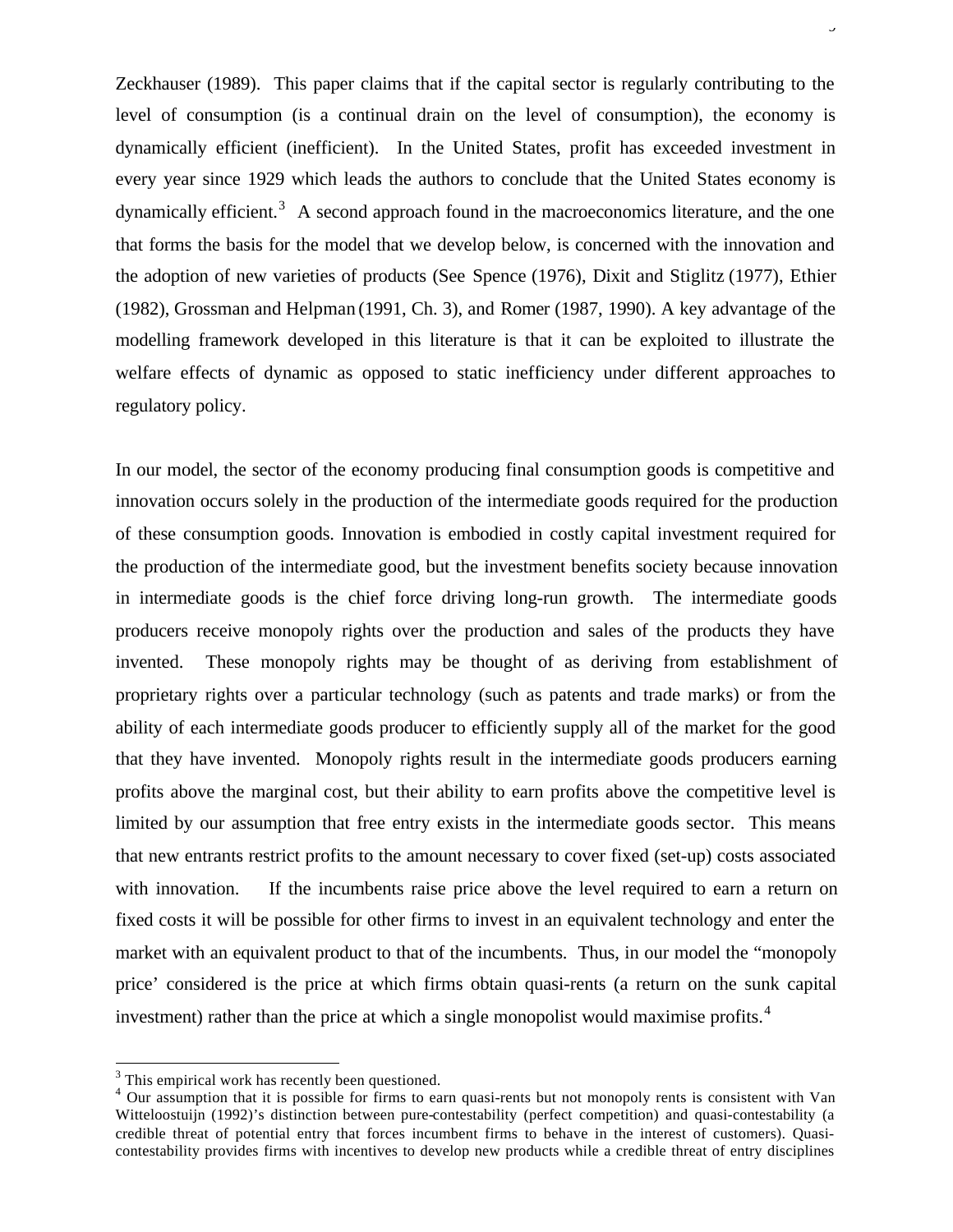The joint assumption that firms earn quasi-rents, that competition prohibits monopoly rents, and that new entry occurs through investment in innovations captures a variety of the key features markets in New Zealand where there are popularly perceived to be "competition issues" that regulation might solve (electricity, telecommunications). The New Zealand market is relatively small, so if there are scale economies it may be optimal for a small number of firms to supply the market. If the existing firms in the market price above average cost there may be new entry that bypasses the facilities of the incumbents, even without technical change. So long as the incumbents do not price above average cost, it is unlikely to be feasible for a new competitor with the same production technology to enter. Where the incumbents restrict their pricing to below average cost, then entry may only occur where it introduces a new technology to the market. The ability to earn quasi rents may be explained either by the fact that it takes other firms some time to copy the technology introduced by the entrant (either because of a patent or because of time involved in learning) and/or by the limited competition that results from the fact that one or a small number of firms supply the market. Thus, while no single model is capable of capturing all possible states of the world and institutional structures, we consider that our model is ideally suited to consider those politically interesting markets in which there are few competitors and technological change drives entry.

The scenario built into our model is illustrated in Figure 1 for the case where firms operate at levels of output in the New Zealand market where there AC is downward sloping. Here pc is the price that would prevail in a perfectly competitive market, and pr is the price above which entry would be feasible even with the existing technology.

#### **Figure 1 : Quasi – Rents**

l

the incumbent firms' behaviour. Our assumption is also consistent with the observations that, absent government monopoly franchises, we rarely observe examples of pure monopoly. In a world of technical change, relatively free flows of capital, and low entry barriers, we consider the ability of firms to price at levels that earn a return on their fixed investment to be the key issue of interest.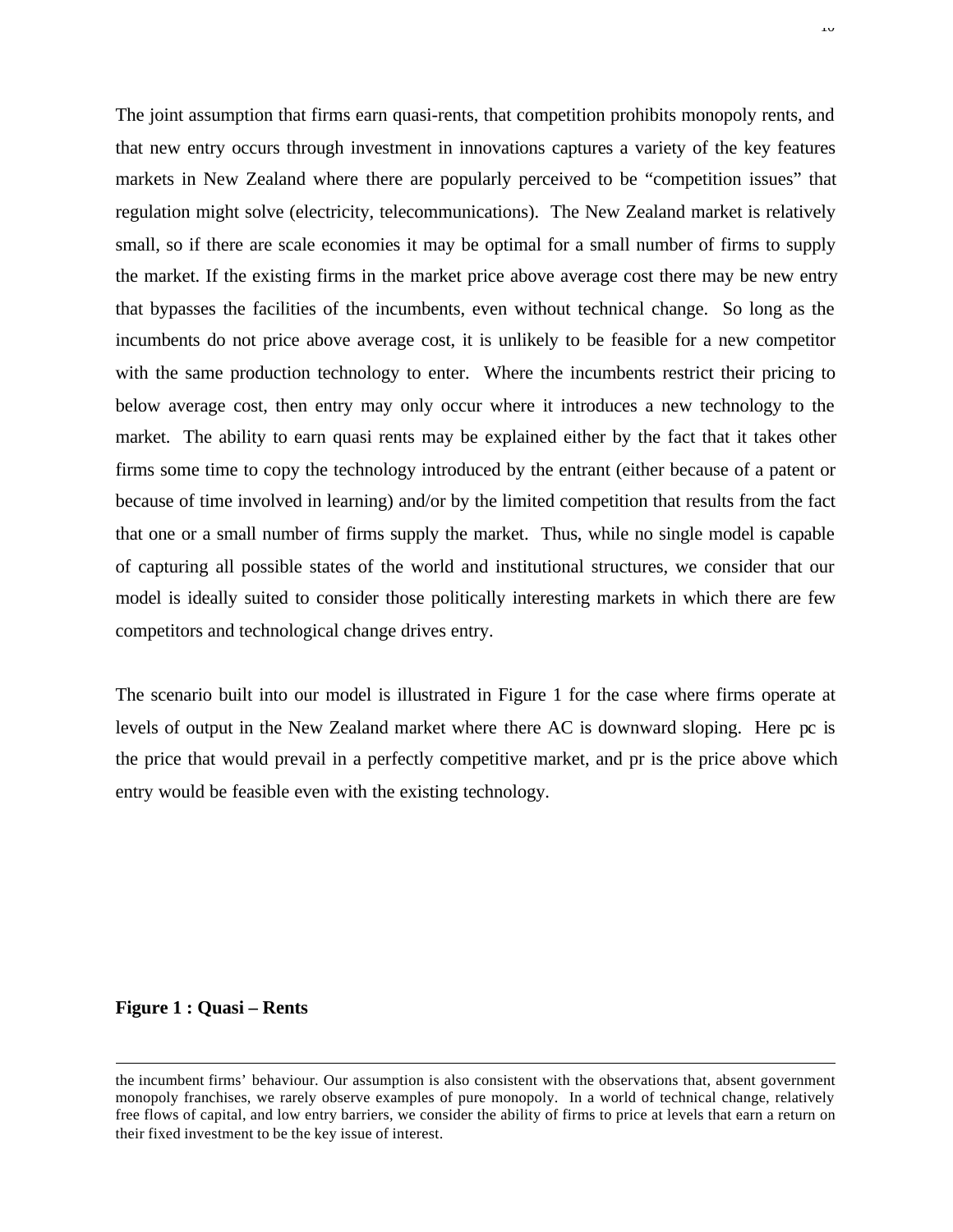

The quasi-rents earned by the intermediate goods producers result in a loss in static efficiency by comparison with prices set at marginal cost. This loss in static efficiency can be avoided by lowering the price to the marginal cost through price regulation or by not granting the monopoly right in the first place. With a price set at the marginal cost, however, intermediate goods producers cannot recover their investments in innovation, with the consequence that innovation ceases. As a result, society suffers a loss in dynamic efficiency, evident in the absence of any increase in the standard of living.

The literature already contains some consideration of policies that may improve welfare by addressing this trade-off between dynamic and static efficiency (Barro and Sala-i-Martin, 1995, Ch. 6.1.7). Pareto optimality can be achieved by imposing essentially lump-sum taxes to subsidize the final good production or the purchase of the intermediate goods from the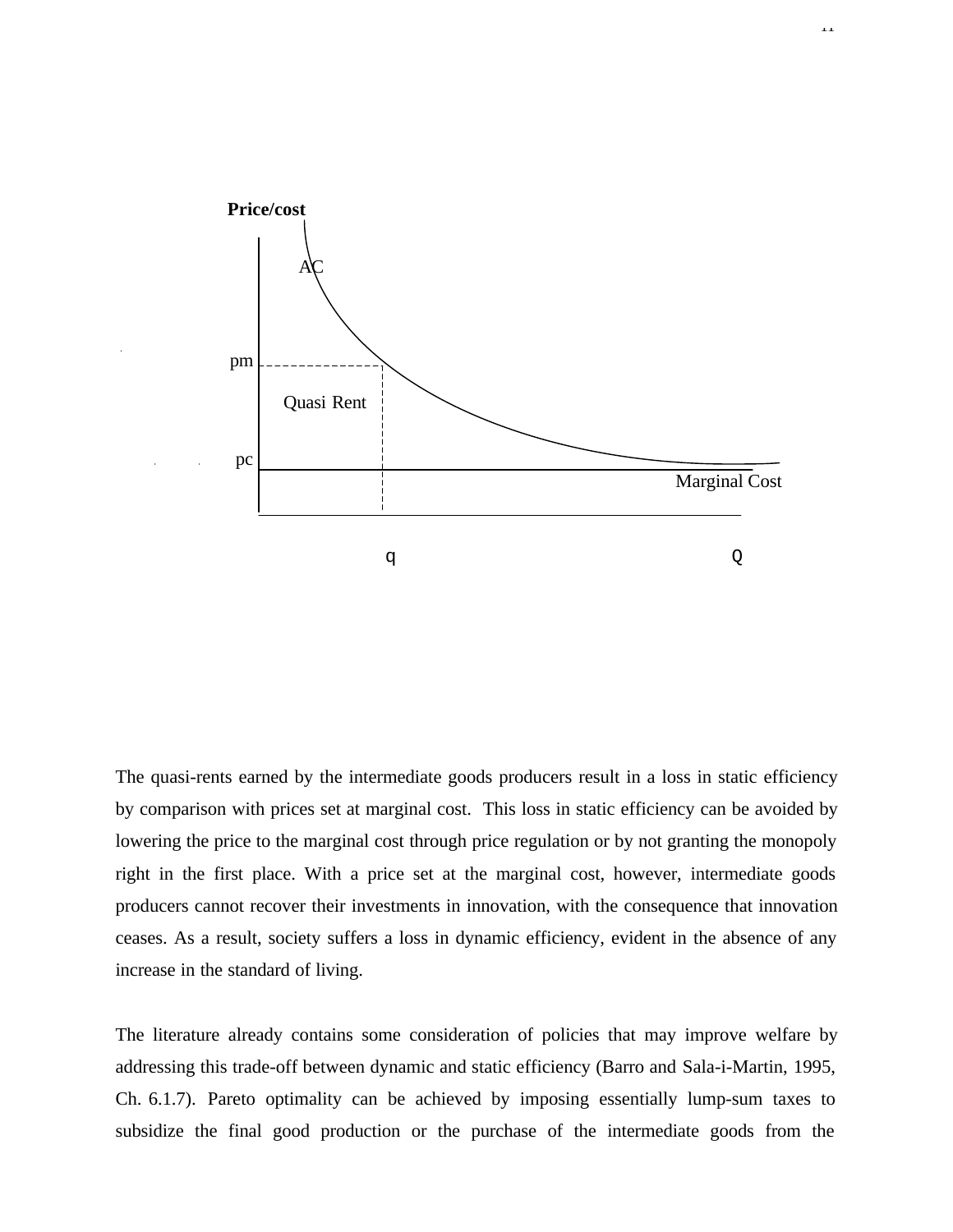monopolistic innovators, but surprisingly cannot be achieved by subsidizing the  $R\&D$ . Subsidizing the final goods production or the purchase of the intermediate goods can neutralize the direct effect of monopoly pricing by lowering the user cost regarding intermediate goods, while maintaining incentives for innovation. In contrast, subsidizing research cannot eliminate the static inefficiency of monopoly pricing. All the proposals are difficult to implement when lump-sum taxes are unavailable: the harm of distorting taxes may outweigh the benefit of subsidies. In the model that we develop below, we do not consider the issue of subsidies and taxes, but we extend the model developed by Barro and Sala-i-Martin to illustrate the dynamic/static efficiency tradeoff in the presence of potential price control.

#### *2.2 Framework for the Model*

l

The production of intermediate goods is through projects that require lump sum capital investments, and this investment may be for innovation or the adaptation of overseas innovations for local use. The lump sum investments mean that intermediate goods producers cannot break even by pricing at marginal cost. It also means that firms will not enter the market if they anticipate that they will not be able to price above marginal cost.

New investments in intermediate goods improve productivity in the economy without reducing the productivity of old intermediate  $\text{goods}^5$ . There is free entry in all sectors. Free entry ensures that the profits of the intermediate goods producers is limited to full recovery of the sunk investment, since a higher level of profits would result in additional firms making the same fixed investment and entering the market to compete away the profits.

We use this environment to extend the existing research on the trade-off between static and dynamic efficiency by considering the impact of price controls in a relevant environment. We consider whether the government can use price control in the intermediate goods sector to improve or maximise social welfare.

We show that to assess the impact of price control on social welfare, policy makers must consider the trade-off between static and dynamic efficiency. On the one hand, a higher price

<sup>&</sup>lt;sup>5</sup> This assumption is consistent with the fact that the copper wire telephone network continues to be valuable despite the development of all phone technology, and that electricity cables continue to be valuable even where gas is available as an alternative energy source. In effect we assume that there is some degree of product differentiation between goods.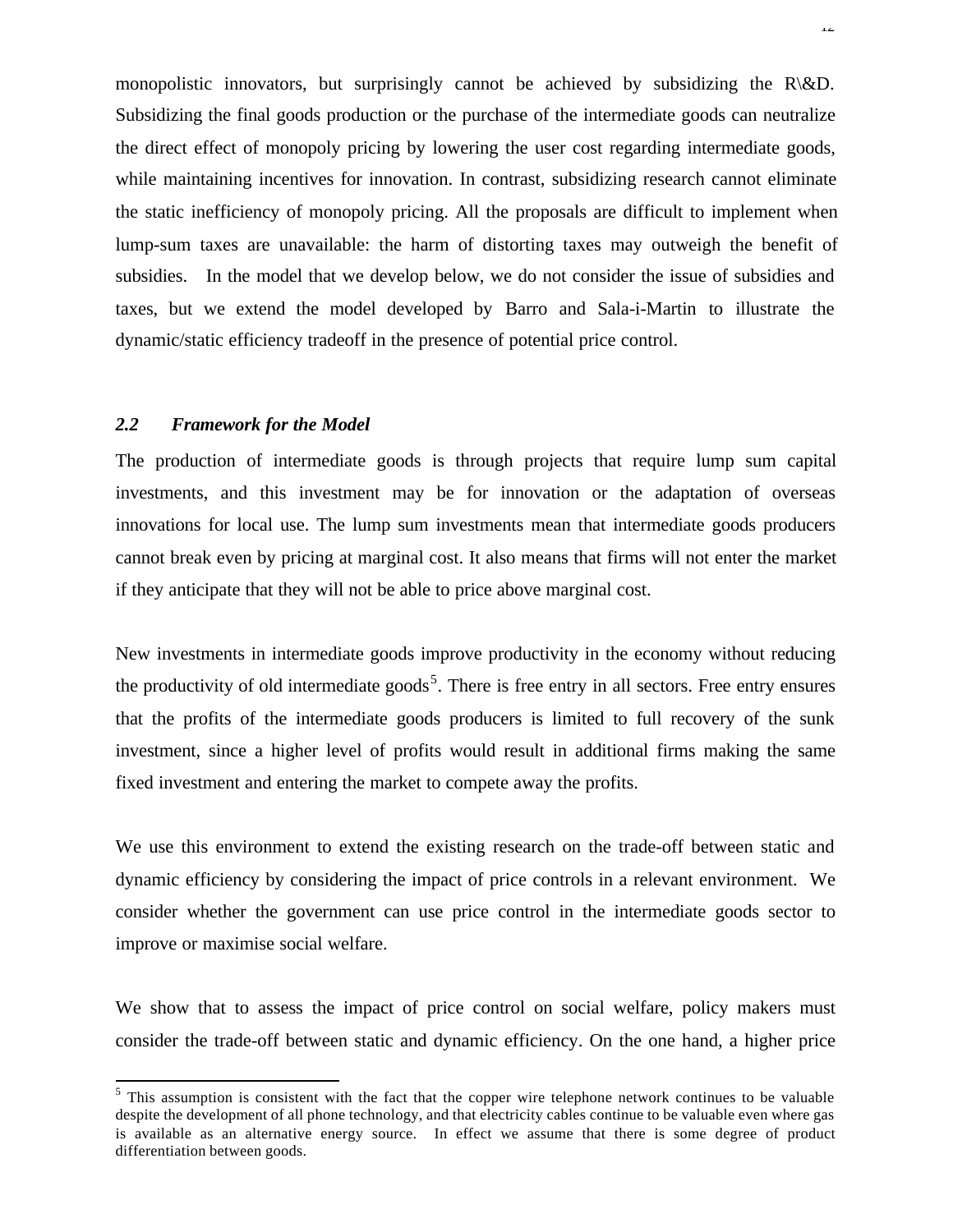for the intermediate goods provides a stronger incentive to invest in the projects and hence a higher rate of productivity growth. The expectation that firms will recover the costs of the fixed investments is necessary for the emergence of productivity-enhancing innovations. On the other hand, a higher price of intermediate goods results in higher static inefficiency. The desirable price is expected to range somewhere between the monopoly price and the marginal cost. Our model allows us to consider whether there is a price that provides a higher level of welfare than the monopoly price and the marginal cost price. If there is such a price, we can also consider whether it is Pareto optimal and how far away is it from the full quasi-rent price.

The Pareto optimal solution is represented by a social planner's problem. The solutions for the social planner's problem as well as for the decentralized equilibrium without price control are available in the literature (Barro and Sala-i-Martin 1995 ch 6.1.7). To answer the above questions, we plan to solve the decentralized equilibrium with a price control. The solution for the decentralized equilibrium with a price control involves two steps. First, given the prices of intermediate goods set by the government, the demand of firms in the final good sector for the intermediate goods as well as the investment in projects to supply the intermediate goods are calculated as a function of the controlled prices. As the controlled prices effect the demand for and supply of the intermediate goods, changes in the prices of intermediate goods have welfare implications.

It is assumed that infinitely lived, forward looking households consume the final goods and own all firms and projects. Taking the controlled price as given, households maximize the present value of discounted utility over an infinite horizon of consumption decisions, a setup that appropriately includes both static and dynamic gains/losses under a price control regime. Given the decisions of firms and households, the government can then maximize the households' welfare by choice of a sequence of the price of the intermediate goods. We can then compare the solutions among decentralized equilibria with or without the price control and the social planner's problem.

# *2.3 Final Goods Production with a Fixed Number of Intermediate Goods*

At the beginning of a period, there are *N* intermediate goods available. Population is constant with a mass *L*.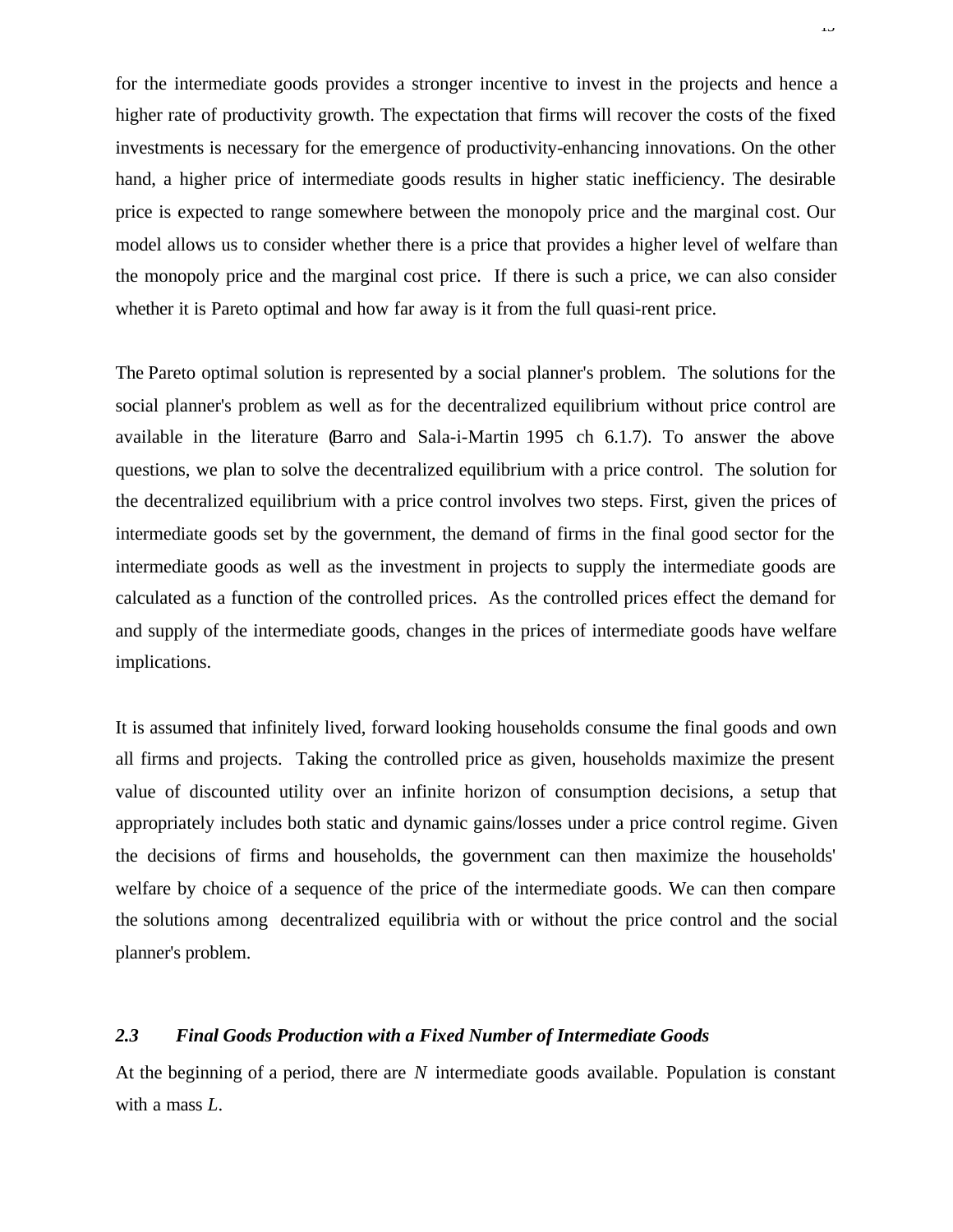The final good sector has a large number of competitive firms. A firm *i* uses *Xij* units of intermediate good *j* and *L<sup>i</sup>* units of labor which is inelastically supplied by workers to produce *Y<sup>i</sup>* units of final goods:

$$
Y_i = F(X_{ij}, L_i) = A L_i^{1-a} \sum_{j=1}^{N} X_{ij}^{a} , \quad 0 < a < 1
$$
 (1)

As  $X_{ij}$ 's are additively separable, the marginal product of  $X_{ij}$ ,  $F_{X_{ij}}$  is independent of other intermediate goods. Obviously,  $F_{X_{ij}} = aA L_i^{1-a} X_{ij}^{a-1} \to \infty$  as  $X_{ij} \to 0$  and  $F_{X_{ij}} = a A L_i^{-a} X_{ij}^{a-1} \to 0$  as  $X_{ij} \to \infty$ . The implication of the features of marginal product of intermediate goods is: firms will use all types of *X* with positive quantities; there are diminishing returns to  $X_{ij}$ . By symmetry,  $X_{ij} = X_i$  in equilibrium and then (1) becomes

$$
Y_i = A L_i^{1-a} (N X_i)^a N^{1-a}
$$
 (2)

By (2) there are constant returns to scale in  $(L_i, N X_i)$ ; and  $N^{1-a}$  captures the technological progress with ∂*Y<sup>i</sup>* / ∂*N* > 0. Thus, the form of technological progress here is to expand *N* .

Let  $P_i$  be the price of intermediate good *j*, and *w* the wage rate. Normalize the price of the final good to unity. The profit function of firm *i* in the final good sector is

$$
\Pi_{i} = Y_{i} - wL_{i} - \sum_{j=1}^{N} P_{j}X_{ij} = AL_{i}^{1-a} \sum_{j=1}^{N} X_{ij}^{a} - wL_{i} - \sum_{j=1}^{N} P_{j}X_{ij}
$$
\n(3)

Perfect competition in the final good sector implies  $F_{X_{ij}} = P_j$  and  $F_{L_i} = w$ . The equation  $F_{X_{ij}} = P_j$  gives the demand for intermediate good *j* 

$$
X_j = L(\mathbf{a}A/P_j)^{1/(1-\mathbf{a})} \tag{4}
$$

while  $F_{L_i} = w$  leads to the demand for labor  $L_i$ 

$$
L_i = (1 - a)Y_i / w \tag{5}
$$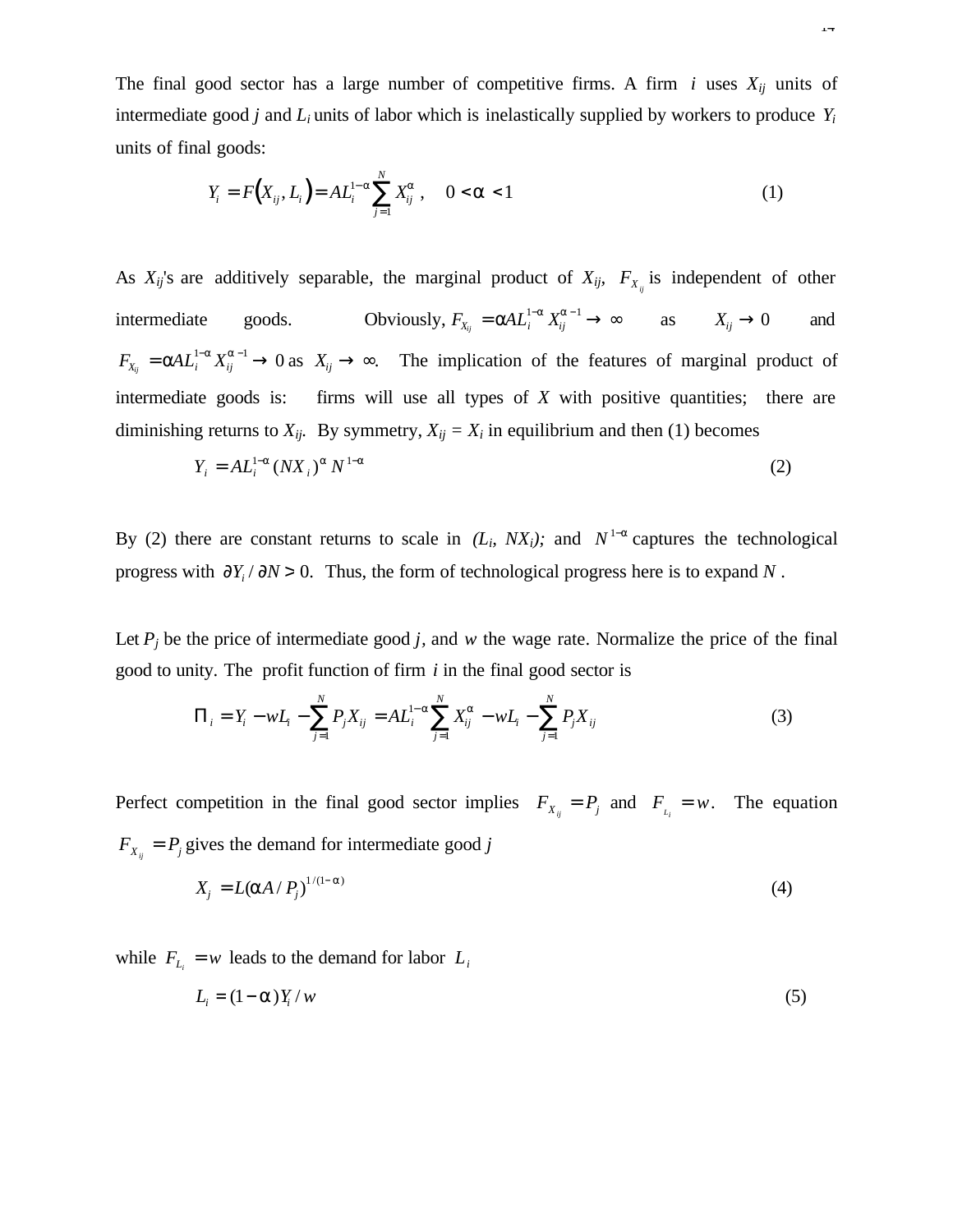# *2.4 Expansions in the Variety of Intermediate Goods*

The cost of a project (for creating/adopting a new type of intermediate good) is fixed at *h* units of the final good *Y.* Once the lumpy investment is made, one unit of an intermediate good is produced from one unit of the final good. In other words, investing a lump sum *h* sets up a project that can supply a new type of intermediate goods at a unit marginal cost. A new type of intermediate good is costly to create/adopt but used in a nonrival way with other types by all final good producers.

With a monopoly right over the production and sale of intermediate good *Xj* for project *j,* the present value of discounted profit streams is

$$
V(t) = \int_{t}^{\infty} (P_j - 1) X_j e^{-r(\nu - t)} dv
$$
 (6)

where *r* is the interest rate. Without any state variable in the monopolist's problem, max  $V(t)$  is equivalent to

$$
\max_{P_j} [(P_j - 1)X_j] = \max_{P_j} [(P_j - 1)L(aA/P_j)^{1/(1-a)}]
$$
\n(7)

Without price control, Eq. (7) implies that the intermediate goods producers set a markup rate on unit marginal cost to establish the price

$$
P_j = P = 1/a > 1\tag{8}
$$

This yields the demand for an intermediate good

$$
X_j = LA^{1/(1-a)} \mathbf{a}^{2/(1-a)}
$$
 (9)

We now consider  $P_j$  as the controlled price. From (6) and (9), the present value of the profits from project *j* is

$$
V(t) = L(\mathbf{a}A)^{1/(1-\mathbf{a})}[(P_j - 1)/P_j^{1/(1-\mathbf{a})}] \int_t^{\infty} e^{-r(v,t)(v-t)} dv
$$
 (10)

When there is free entry in the intermediate goods sector, the net profit of project *j* is zero. That is,  $\mathbf{h} = V_t$  and hence

$$
\mathbf{h} = L(\mathbf{a}A)^{1/(1-\mathbf{a})}[(P_j - 1)/P_j^{1/(1-\mathbf{a})}] \int_t^{\infty} e^{-r(v,t)(v-t)} dv \qquad (11)
$$

For a constant *r*,  $\int_{t}^{\infty} e^{-r(v,t)(v-t)} dv$  $\int_{t}^{\infty} e^{-r(v, t)(v-t)} dv = -1/r[e^{-r(v-t)}]_{t}^{\infty} = 1/r$ . By symmetry,  $P_{j} = P$ , i.e., the prices of all intermediate goods are the same. Using this and (11)

$$
r = (L/h)(aA)^{1/(1-a)}[(P-1)/P^{1/(1-a)}]
$$
\n(12)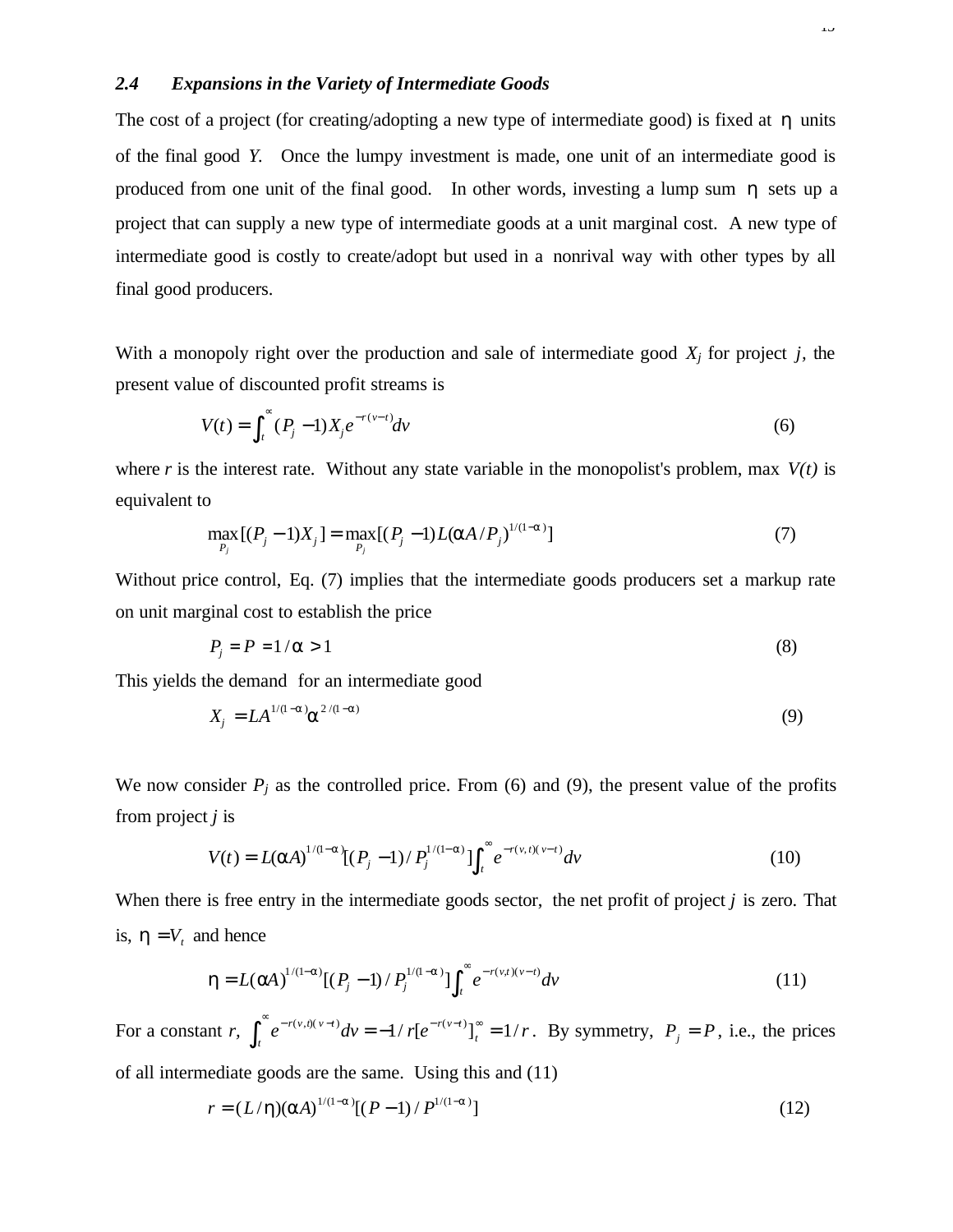The equilibrium interest rate is a constant; namely, the expansion of the variety of intermediate goods eliminates the diminishing returns to intermediate goods. Note that  $h = V(t)$  is the market value of a project that produces one type of intermediate good and *hN* is the aggregate market value of all such projects.

#### *2.5 Households and the Equilibrium*

The representative household's problem is given by

$$
\max_{c} \int_{0}^{\infty} \left( \frac{c^{1-q} - 1}{1-q} \right) e^{-rt} dt
$$
\n(13)

subject to

$$
\dot{a} = ar + w - c \tag{14}
$$

where  $c$  is consumption,  $a$  the amount of asset, and  $\dot{a}$  a time derivative or investment. Let the growth rate of consumption  $\dot{c}/c$  be  $g_c$ . The household problem has a solution

$$
\boldsymbol{g}_c = (r - \mathbf{r})/\mathbf{q} \tag{15}
$$

The aggregate asset is *hN* and investment *hN*. In equilibrium,  $a = hN/L$ ;  $\dot{a} = h\dot{N}/L$ . From (12) and (15) the growth rate is a constant as

$$
\mathbf{g}_c = (1/\mathbf{q})\{ (L/\mathbf{h})(\mathbf{a}A)^{1/(1-\mathbf{a})}[(p-1)/P^{1/(1-\mathbf{a})}] - \mathbf{r} \}
$$
(16)

Since *N* is the only state variable, there are no transitional dynamics. The growth in consumption is a function of *P*.

The aggregate output of the final good is  $Y = AL^{1-a}NX^a = A^{1/(1-a)}(a/P)^{a/(1-a)}LN$ . Then, output growth is  $\hat{Y}/Y \equiv g_Y = g_N \equiv \hat{N}/N$ . Namely, output growth of the final good is determined by the rate of investment in projects that produce intermediate goods. In equilibrium,  $C = Lc = Y - hg<sub>N</sub>N - NX$  (the resource constraint for the economy), and then it is obvious that  $g_c = g_y = g_x = g$ . That is, the growth rate is the same for final good output, consumption, and investment in projects to produce intermediate goods.

Given  $N_0$  initially,  $N = N_0 e^{gt}$ . Then, we solve consumption as a function of the price of intermediate goods: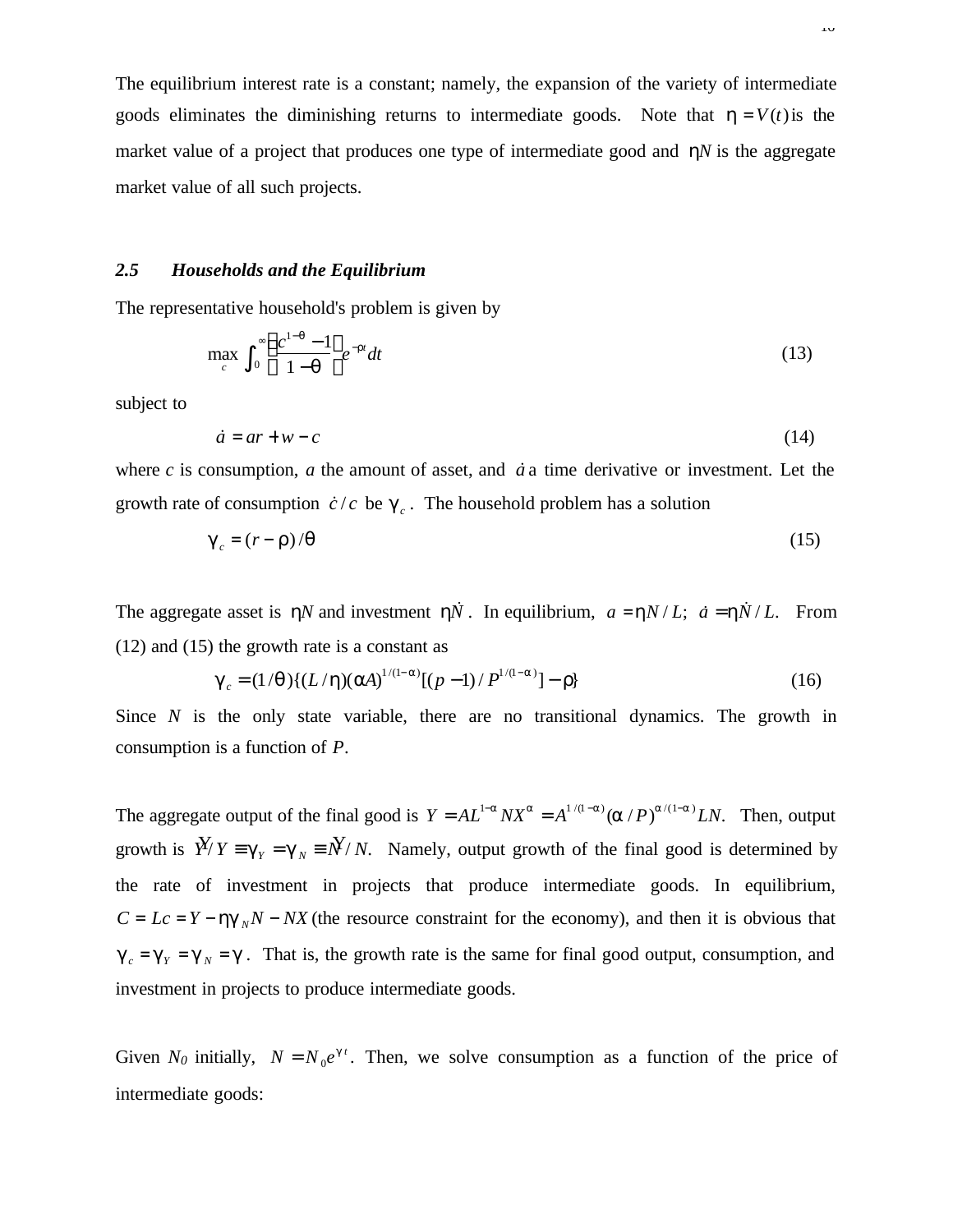$$
c = N_0 e^{g \cdot t} \{ A^{1/(1-a)} (\mathbf{a}/P)^{\mathbf{a}/(1-a)} - (\mathbf{h}/L) (1/q) [ (L/\mathbf{h}) (\mathbf{a}A)^{1/(1-a)} (P-1)/P^{1/(1-a)} - \mathbf{r} ] - (\mathbf{a}A/P)^{1/(1-a)} \}
$$
(17)

which is a function of *P*. Solving (13) by using (17) will provide a welfare function that varies with *P*. The static inefficiency of price control will be the responses of the welfare to a price change by holding investment and growth constant. Accordingly, the dynamic inefficiency of a price change arises from the corresponding welfare changes due to the responses of investment and growth. It is thus feasible to compute the static and dynamic inefficiency.

#### *2.6 Pareto nonoptimality*

We use the social planner's problem as a benchmark for Pareto optimality. The economy's resource constraint is

$$
Y = AL^{1-a}NX^a = C + \mathbf{h}X + NX
$$

where  $h\dot{N}$ *h* is the cost of investments in projects and *NX* the cost of producing

The social planner's problem is

$$
\max_{c,X} \int_0^\infty \left( \frac{c^{1-q} - 1}{1-q} \right) e^{-rt} dt \tag{19}
$$

subject to

$$
\dot{N} = (1/\mathbf{h})(AL^{1-a}NX^a - Lc - Nx) \tag{20}
$$

which comes from *C=Lc* and (18). The solution is

$$
X_{\text{planner}} = L(\mathbf{a}A)^{1/(1-\mathbf{a})} \tag{21}
$$

$$
\mathbf{g}_{\text{planner}} = (1/\mathbf{q}) \{ (L/\mathbf{h}) A^{1/(1-a)} [(1-a)/a] a^{1/(1-a)} - r \}
$$
(22)

$$
Y_{\text{planner}} = A^{1/(1-a)} \mathbf{a}^{a/(1-a)} L N \tag{23}
$$

As was known, *X, Y* and *g* are all higher in the social planner's solution than in the decentralized solution with monopoly pricing  $P = 1/a$ . It is obvious that price control cannot achieve the Pareto optimal solution, which can be easily confirmed by comparing (4) and (21). None the less, the existence of a controlled price that provides a higher level of welfare than marginal cost/monopoly pricing is of key interest and relevance. The simulation results reported in Table 1 exemplify the existence of such a second-best solution under the price control where the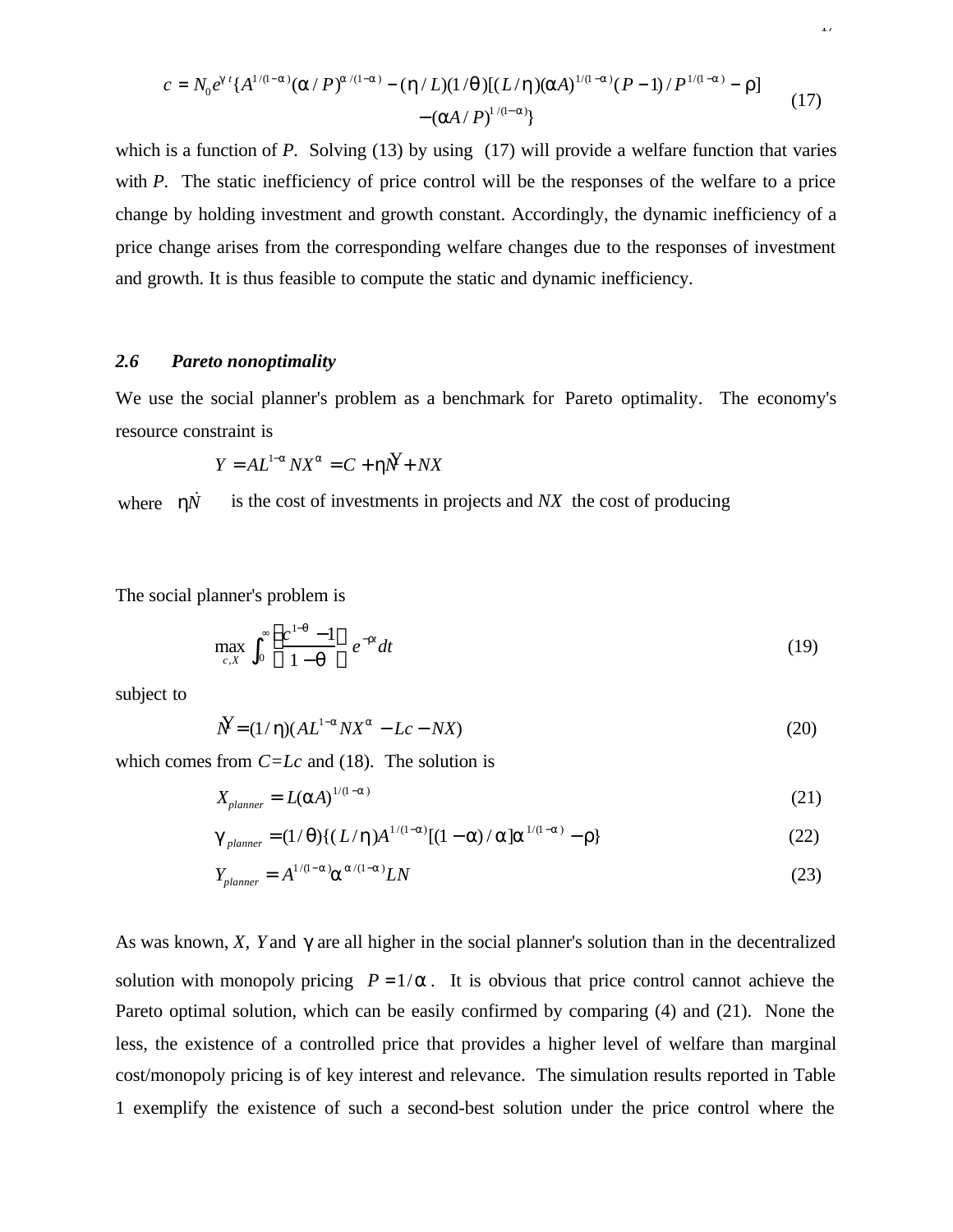second-best price is lower than the monopoly price but higher than the marginal cost of the intermediate goods.

# *2.7 Numerical Simulation of the Static – Dynamic Efficiency Tradeoff*

An illustration of the tradeoff between static and dynamic efficiency may be obtained by simulating the results of the model over a range of plausible values for the key variables. We consider the potential for price control in the range from the marginal cost pricing level, 1, to the quasi-rent pricing level,  $1/a = 1/0.3$  which is about 3.33. (See the parameterization given in Table 1.) As the price rises, initial period consumption, *C0,* and initial period final output, *Y0,* decline and so does the input of an intermediate good, *X,* causing a static loss in efficiency. Such declines raise the interest rate, *r,* and therefore encourage, along with the rise in the price of intermediate goods, more investments in new projects, leading to rises in the growth rate *g* and thereby a gain in dynamic efficiency. However, the interest rate must be sufficiently high for investment in new projects to be ever taken (i.e.  $r > r$  for  $\dot{N} > 0$ ), otherwise there is no investment in new projects and no growth ( $N = 0$  and  $N = N_0$  for an initial  $N_0$ ).

Starting at the marginal cost price, the growth rate is zero and there is no investment in new projects as long as the interest rate is below the critical level ( $r = 0.05$ ). In this case, a rise in the price of intermediate goods causes static inefficiency without any dynamic gain, leading to a decline in welfare (see the range of Table 1 for  $P \in [1, 1.5]$ ). When the interest rate exceeds the critical level, there are investments in new projects and positive growth, so that a further rise in the price of intermediate goods is conducive to investment and growth and creates a dynamic gain in efficiency. Starting with low growth rates, the dynamic gain dominates the static loss in efficiency, providing a net gain in welfare  $U_0$ ; see the range of Table 1 for  $P \in [1.5, 2.4]$ . As we approach the monopoly price, the relative strength of the opposing forces reverses and there is a net loss in welfare for  $P \in [2.4, 3.4]$ . In between, the net gain in efficiency or welfare yields the optimal price level of  $P = 2.4$  where the growth rate is about 2% and the interest rate is 7.2%, which are close to the observed values of the growth rate and the interest rate in countries like New Zealand.

While the optimal price level is quite close to the price at which full quasi-rents are recovered, it might be tempting to presume that some limited attempt at price control would make a positive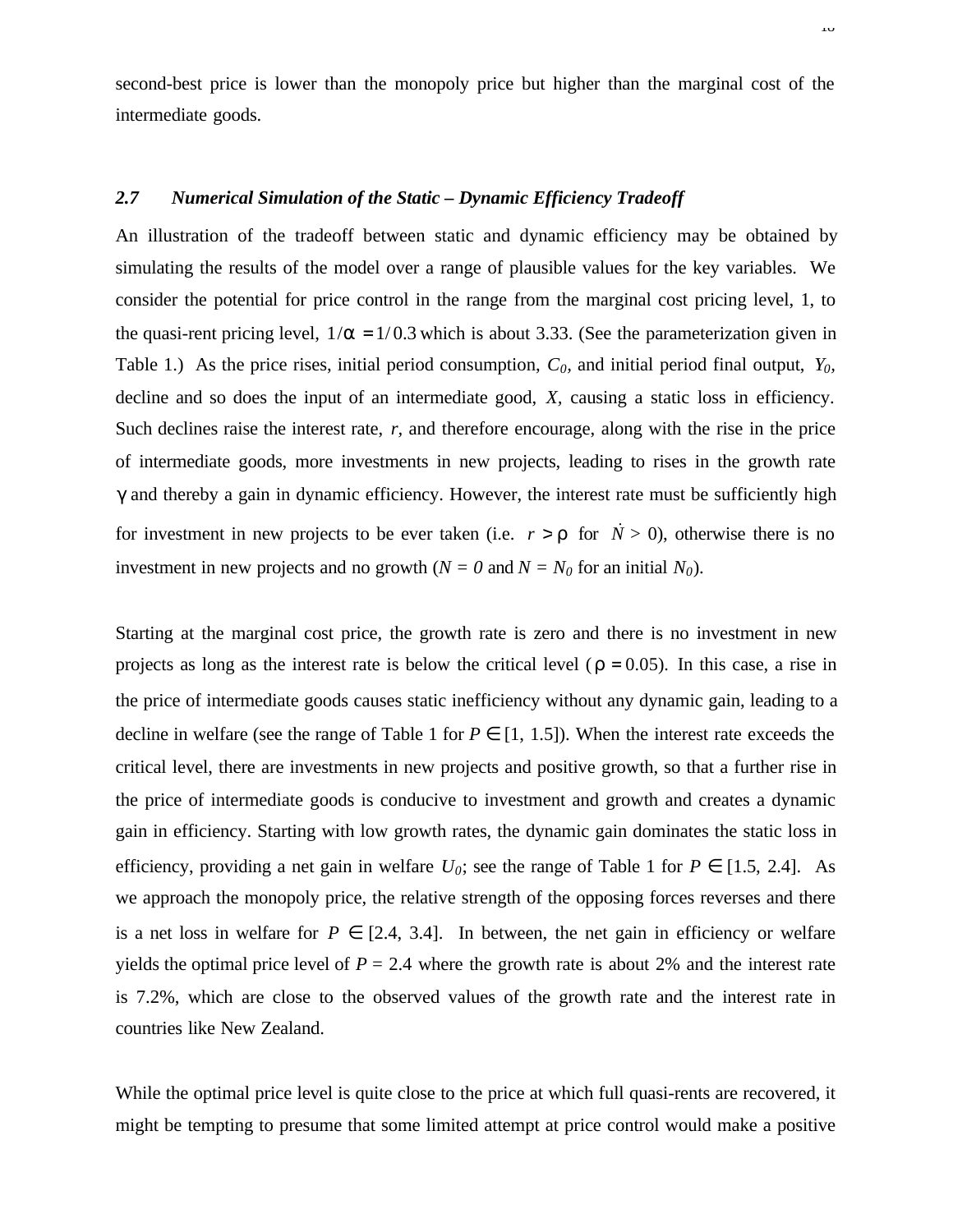contribution to welfare. We would caution against this approach for two reasons. First, it is extremely difficult for any regulatory authority to establish where the optimal price is. This implies that the really important lesson of the model is that it is plausible that attempts at price control could produce welfare-reducing outcomes even when the regulated price is still well above the marginal cost. Second, we have not included any of the costs of regulation. Included in these costs of regulation are the costs associated with compliance and the welfare reductions associated with changes in organisation, strategy, accounting policy and production techniques driven by attempts to minimise the impact of price control. When the costs associated with regulatory intervention are considered, therefore, our model suggests that attempts to preclude firms from earning quasi-rents may well be welfare reducing. Policies that required the incumbent in a market to provide subsidies to entrants would risk the double welfare losses resulting from entry with less than the efficient level of sunk investment and the removal of incentives for the incumbent to undertake new fixed investments in innovation in the future.

The structure of our model could be modified to consider multiple suppliers of each individual intermediate good, thus capturing the operation of oligopolistic interaction in these markets. To achieve this we would need to assume a relation between the size of the lumpy investment for a project and the size of the market. The larger the investment per project, the larger the market size a supplier of an intermediate good needs to break even and hence the smaller the number of suppliers per intermediate good. This structure is observed in small countries and some industries (such as electricity and telecommunication), but we do not believe that the technical complexity of capturing oligopolistic interaction would pay off in the sense of providing insights about the dynamic/static efficiency tradeoff that go beyond those that we have demonstrated.

# *2.8 Conclusion*

Our model illustrates the tradeoff between static and dynamic efficiency in an environment where the ability to recover quasi-rents provides incentives for innovation that may ensure that social welfare is higher than at the marginal cost price. The model illustrates the potential for regulatory intervention and price control to reduce welfare. This potential will be strongest in industries undergoing rapid technological change, and where large scale investment is required to produce or bring into production the innovations that drive increases in national income. We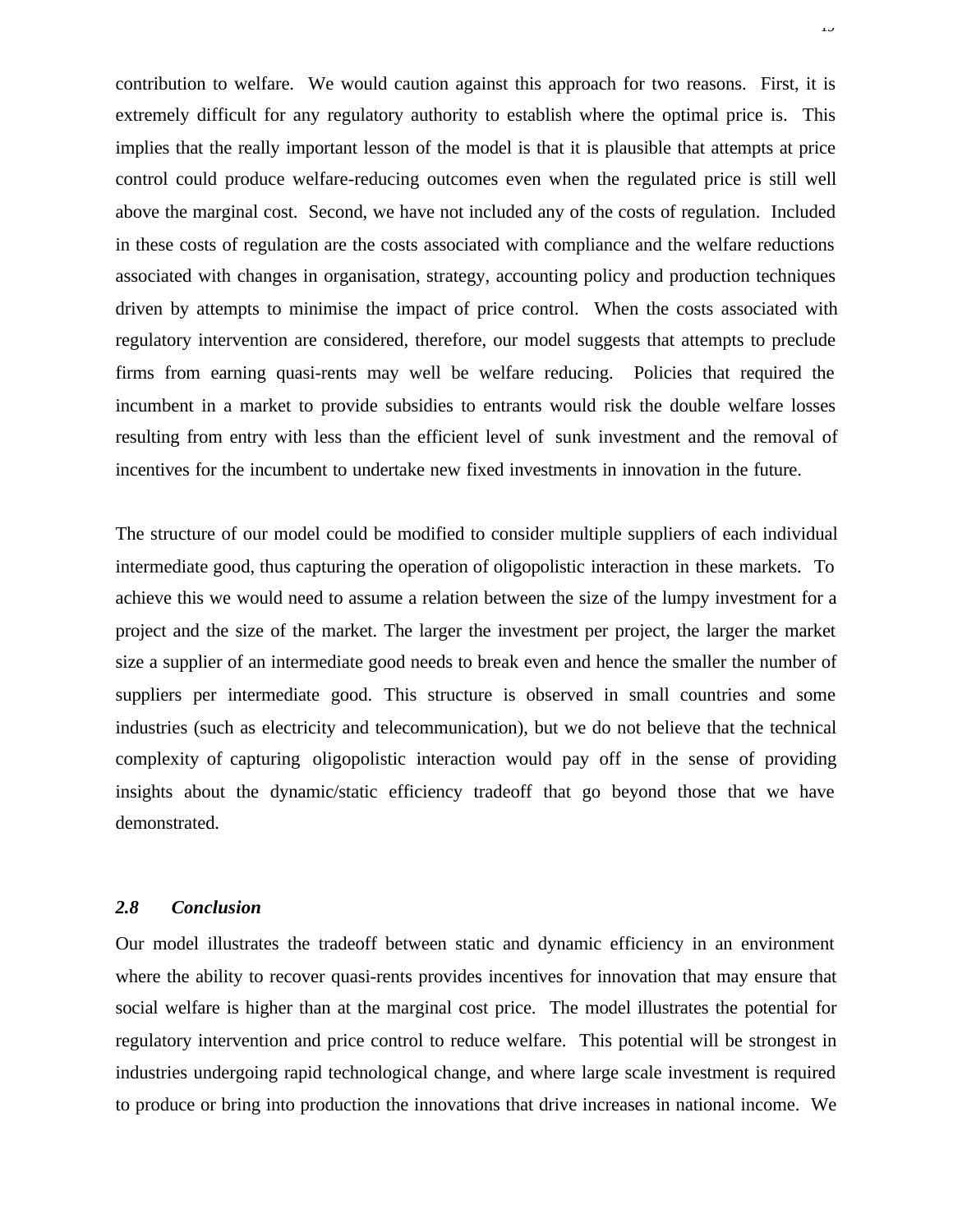consider that telecommunications is one sector to which the results of our model would apply quite directly.

# **3 Empirical Studies of Dynamic Efficiency**

# **3.1 Introduction**

A review of empirical measurement issues associated with dynamic efficiency begins with the observation that it is not feasible to calculate dynamic efficiency per se. What is conceptually feasible is to identify some benchmark level of consumer welfare that we may assume to approximate the outcome of dynamic efficiency. It may then be possible to calculate the costs of dynamic inefficiency by estimating the deviations from this level of welfare over time. The topic is, however, so large that all that can be contemplated here is a short review of the issues.

One approach to quantification is provided by assuming that cost-benefit analysis (CBA) provides the appropriate metric for the *ex ante* evaluation of investment opportunities and the *ex post* appraisal of past decisions. *Ex post* and *ex ante* evaluations are quite different applications of the same technique (Evans 1999): Both require a counterfactual against which to appraise a project, but *ex post* the realised state of the economic environment may confound separating the counterfactual from the project. As a result, robust conclusions may typically only be drawn from *ex post* studies of decision-making in markets where it is possible to benchmark the results across markets or time.

Innovation and adoption of changed processes and technology are a material part of dynamic efficiency. Conceptually, CBA can be modified to indicate the appropriate timing of the introduction of innovations by altering the hurdle rate from the required rate of return<sup>6</sup> by a factor that reflects uncertainty that is inherent in the arrival of new information (innovations) gained by waiting. In what follows we focus on examples and case studies that take a costbenefit approach to the measurement or identification of dynamic efficiency gains. No attempt is made to review the large set of empirical studies of the links between dynamic efficiency and productivity growth (eg Christiansen and Haveman 1981; and Nelson 1990).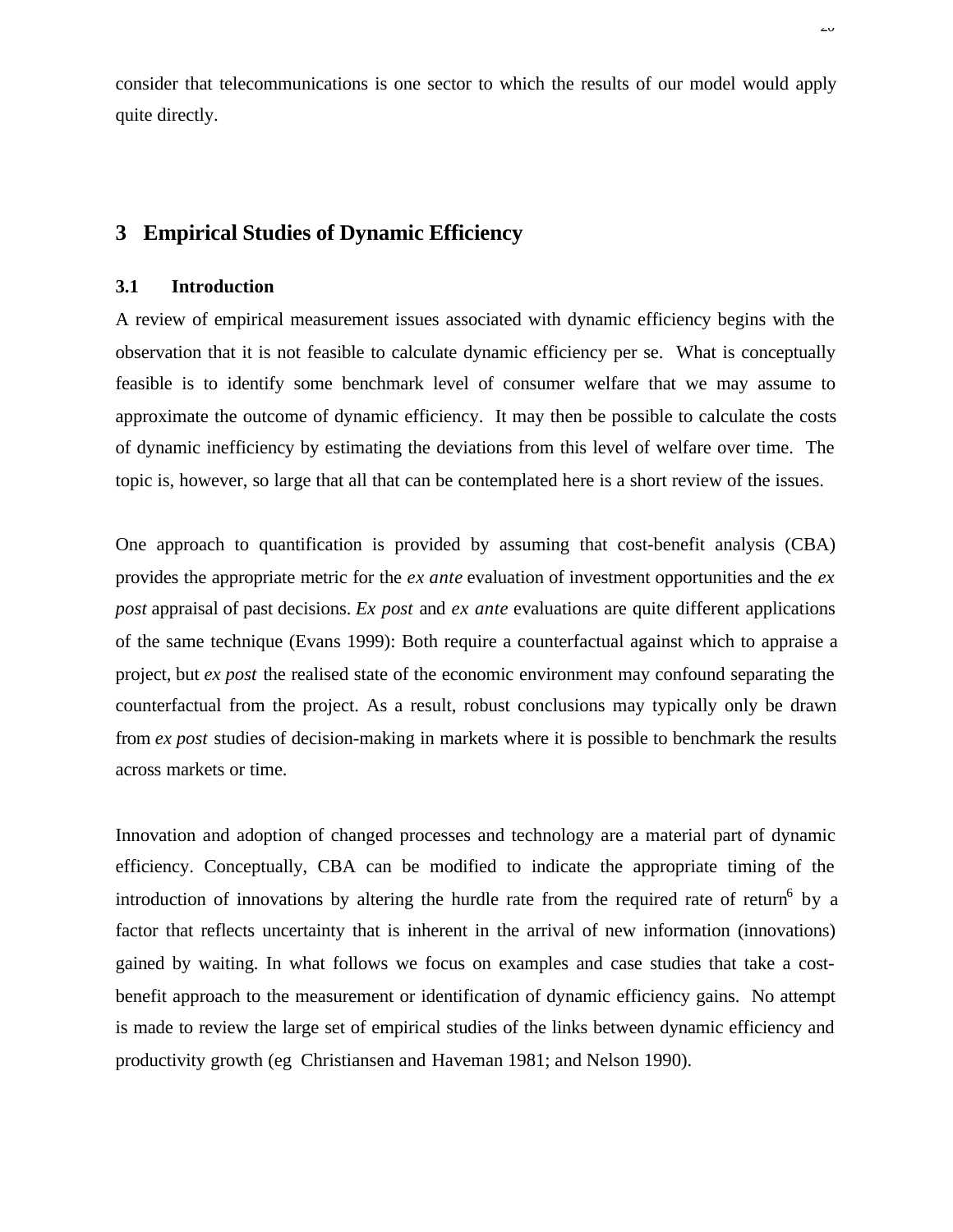# **3.2 Telecommunications**

l

Hausman (1997) argues that although the potentially adverse effect of regulation on dynamic economic efficiency is often mentioned, the literature on the effects of regulation has largely ignored the actual effects of regulatory delays in new services. He considers how to value the introduction of new services in telecommunications. Because of the network structure of telecommunications, public policy has always played a large role in its production and regulation. By demonstrating how to value new telecommunications services the author allows for a more reasoned approach to the necessary benefit-cost calculations, an approach which can help both to guide public investment in telecommunications infrastructure and to evaluate the effects of regulation.

The introduction of new telecommunications services can lead to very large gains in consumer welfare. The gain from the introduction of voice messaging services introduced by local telephone companies in the United States in 1990 is estimated at \$1.27 billion annually by 1994. Similarly the introduction of cellular telephone services has led to estimated gains in consumer welfare of about \$50 billion per year.

He first estimates the demand curve and expenditure function for voice messaging and then calculates, using market penetration estimates, the loss in consumer welfare due to regulatory delay. A comparable analysis is followed to estimate the loss due to regulatory delay of the introduction of cell phones. He then develops an alternative approach to valuing these new services that involves calculating a cost-of-living index for telecommunications services that includes cellular telephone and voice messaging services, then comparing this index to one that excludes these services. He calculates the loss in consumer surplus and also the effect on the telecommunications consumer price index from the introduction of these new services. Either alternative measure of consumer welfare demonstrates the significant consumer gains from their introduction and the very large cost imposed by regulatory delay in that introduction.

Hausman notes that these estimated losses in consumer welfare cannot be regained in subsequent periods, and that regulation in the United States as currently implemented may be

<sup>&</sup>lt;sup>6</sup> We shall take as the required rate of return an entity's average required return on weighted equity and debt (WACC).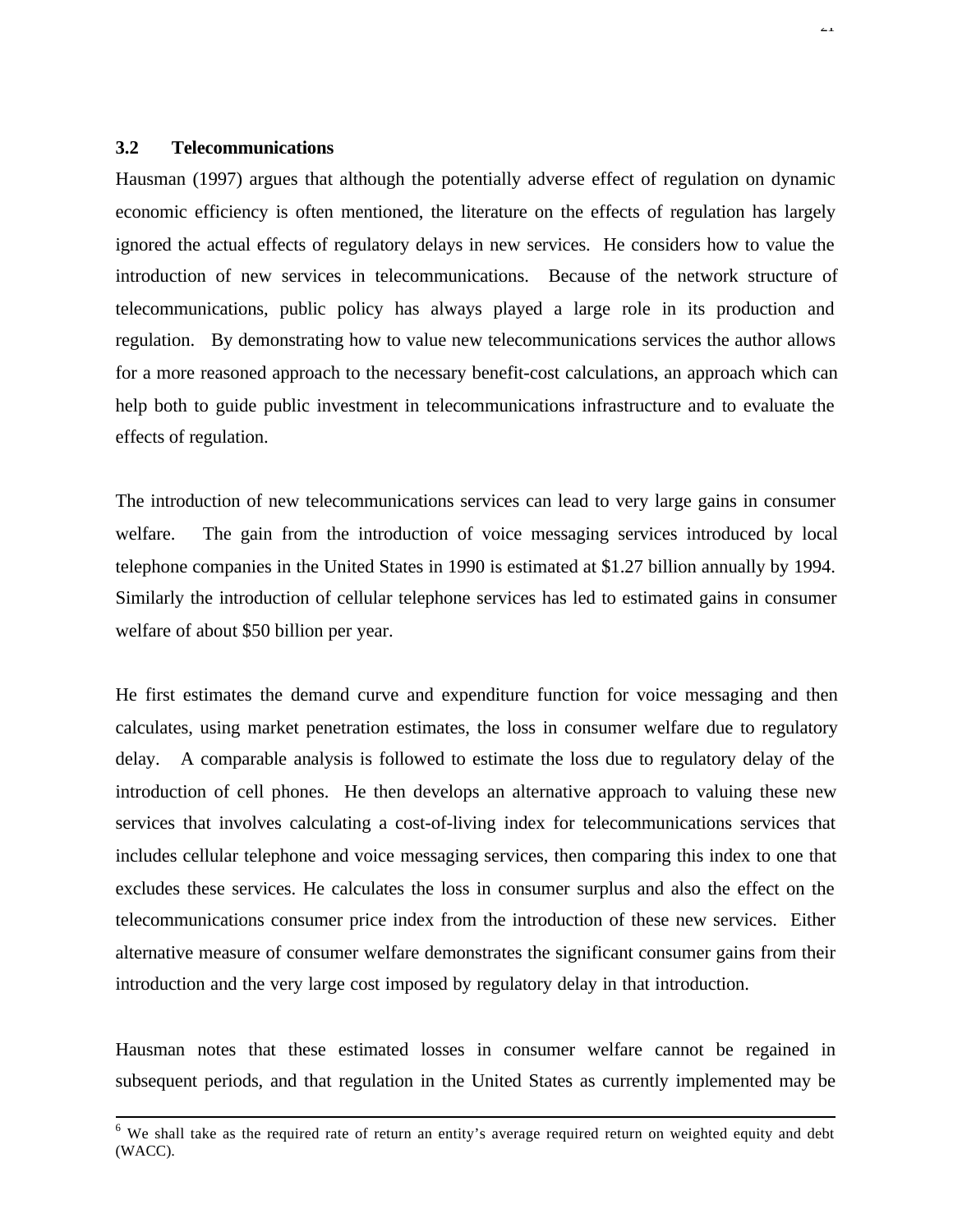unable to keep up with the fast-paced changes that are typical of technologically driven sectors. Consumer welfare losses are likely to be quite large in the future because of regulatory delays and pricing distortions.<sup>7</sup>

# **3.3 Banking**

l

Dynamic efficiency in the United States banking industry after the lifting of regulatory restrictions is described by Jayaratne and Strahan (1998). The authors point out that relatively little is known about how price and entry regulations affect market structure, industry evolution, management quality and, through these, dynamic efficiency. They find that the severe restrictions imposed on the geographic scope of banks retarded the natural process of selection by which better-managed, lower-cost banks expand at the expense of inefficient ones. As a consequence, these restrictions raised the costs associated with the average bank asset. The banking industry is a unique source of evidence on the dynamic effects of entry regulation of the following types:

- Banks were subjected to extremely severe entry barriers in the form of branching restrictions at a relatively early stage of the industry's development. Banks have traditionally been prevented from crossing state lines, and until the 1980s were prevented from crossing county lines in many states, policies that resulted in the formation of chain banks in the 1980s which were commonly owned by a group of individuals to circumvent branching restrictions. These long-standing restrictions have contributed to the extremely fragmented structure of the US banking industry, with thousands of banks and bank holding companies, a structure that contrasts sharply with other countries where a few very large institutions dominate.
- Geographic restrictions on banking have gradually been lifted over the last two decades. Because these were imposed at state level and states lifted the restrictions at different times, states that did not change their policies can be used to control for potentially confounding effects such as the business cycle.

<sup>&</sup>lt;sup>7</sup>Ariel Pakes (1997) agrees with the fundamental thrust of Hausman's paper and emphasises that the order of magnitude of the losses caused by regulatory delay are such that the regulatory authorities should carefully consider their practices. However he questions Hausman's analytical strategy by noting that since estimation of matters relating to the introduction of new goods involves analysis based on slopes in a region of the curve relating to price ranges never observed, such slopes may be insufficient and involve too many assumptions.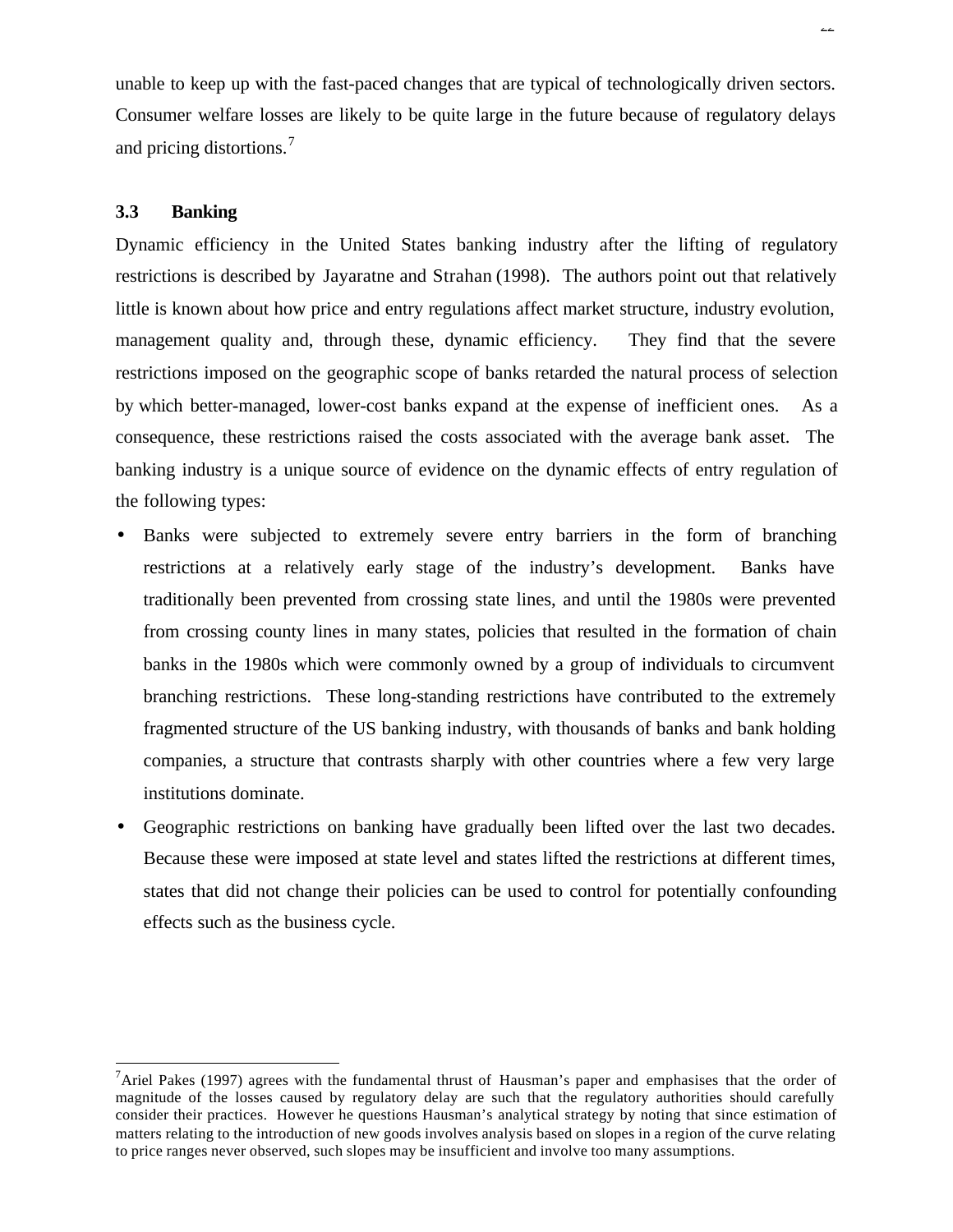The findings of this study are that banks' efficiency improves sharply once restrictions on intrastate branching are lifted and to a lesser extent after interstate banking is permitted. Loan losses decrease by about 29 basis points in the short run and by about 48 basis points in the longer run after statewide branching is permitted; operating costs decrease by about 4.2% initially and about 8% in the longer run.

Much of the efficiency improvement appears to have occurred because branching deregulation triggered a process of selection, whereby better-performing banks expanded at the expense of high-cost, low-profit banks. Although better-performing banks grow faster than underachievers before intrastate branching is allowed, the authors find that low-cost, high profit banks grow even faster once branching restrictions are lifted. This suggests that branching restrictions imposed binding constraints on the ability of better-managed banks to grow. Once these restrictions were lifted, better banks expanded at the expense of their poorly managed rivals, thereby improving the efficiency of the average bank asset.

# **3.4 Industry Arrangements and Industry Structure**

Groenewegen (1994) provides an interesting account of dynamic efficiency in the construction industry in the Netherlands, specifically focusing on the bidding process for new contracts. He uses the concept of double-organised markets (where markets are both publicly and privately organised) which are prevalent in the Netherlands. In Dutch competition law, dominant firms and agreements or cartels are permitted unless they are deemed to be against the public interest by the Minister of Economic Affairs. After the Minister has been notified of and has approved the existence of a cartel, it is entered into a secret cartel register. The Netherlands is the only European country to keep such a register. A problem in the construction industry is the unequal distribution of power: the customer invites tenders for a specific project and is a monopsonist in power. In such a buyer's market the customer can employ the strategy of bid-shopping whereby bidders are played off against one another until the price has been forced down to the lowest level. At this low level possibilities for innovations are endangered because of lack of finance. The industry privately organised itself and established a superior process with positive dynamic efficiency implications.

The bidders meet secretly and tender their bids secretly. The lowest bidder is awarded the contract, the customer is informed and the contract is signed, thus eliminating bid-shopping. The exercise of preparing a bid is costly to the point where it may be prohibitive, so in order to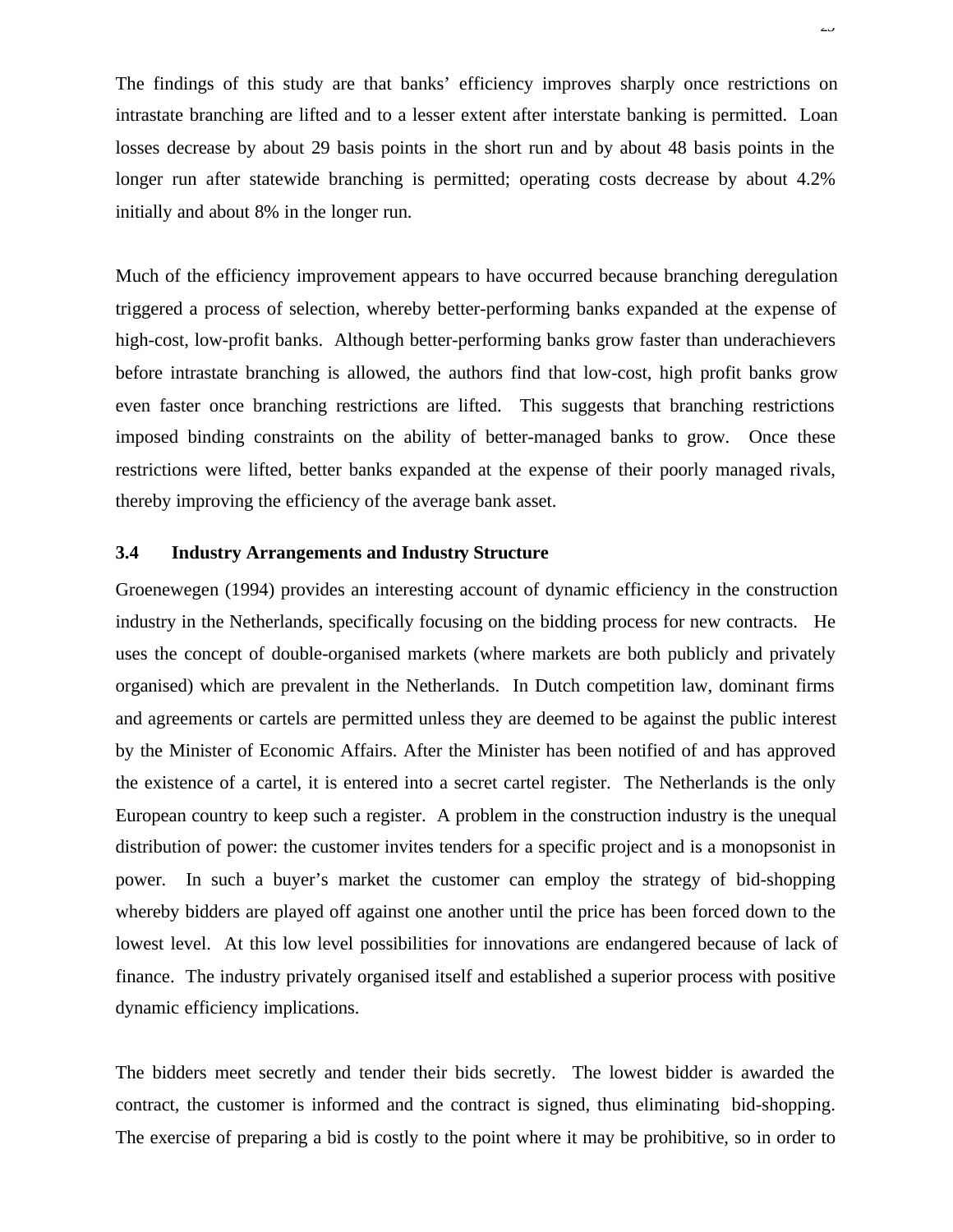stimulate the bidding and increase competition the firm who wins the contract increases the bid to compensate competitors for the costs of participating in the bidding process. The consumer therefore pays indirectly for the competitors' bid preparation costs. Efficiency is increased when the customer pays the costs of additional competitors participating in the bidding process; such a system is more efficient than a general markup in all projects.

In 1982 the Dutch government considered this cartel to be in the 'general interest' and approved it. However, this cartel was later banned by the European Commission as an inefficient private organisation of the market under a law that forbids implicit and explicit agreements that distort competition. Agreements can be exempted if specific conditions for dynamic efficiency are fulfilled, but these conditions preclude marketing and price setting. The Directorate General of the EC responsible for competition (DG IV) considered the Dutch construction cartel illegal, amid a political atmosphere that favoured an unfettered internal EC market. The case of the Dutch construction cartel was used as a warning to the Dutch government to reform their tradition of publicly approved cartels.

The Dutch construction cartel was fined in 1992, but in the appeal case the authorities admitted that a counterveiling power against bid-shopping by the customer is an efficient private organisation, but that another organisational procedure should be developed. The construction cartel developed a new code of behaviour which still protects the lowest bidder. All firms inform a newly created regional bureau of their bid. The bureau decides the lowest bid and from that moment further negotiation about price by any bidder is forbidden. The competing firms no longer actually meet, and compensation for bid preparation is abandoned entirely. This example shows that cartels can be defended on efficiency grounds: the cartel probably increased efficient allocation.

An argument that competition policy in both Japan and Korea was oriented towards creating dynamic efficiency, defined as the highest long term productivity growth rate, is the basis of a paper by Amsden and Singh (1994). The policy achieved this by measures operating at both the industry and firm level, which sometimes restricted competition and sometimes encouraged it.

Amsden and Singh analyse how industrial policy has dominated competition policy both in Japan and in South Korea. The central objective of competition policy in these economies has been dynamic rather than static efficiency. Instead of maximum competition, these countries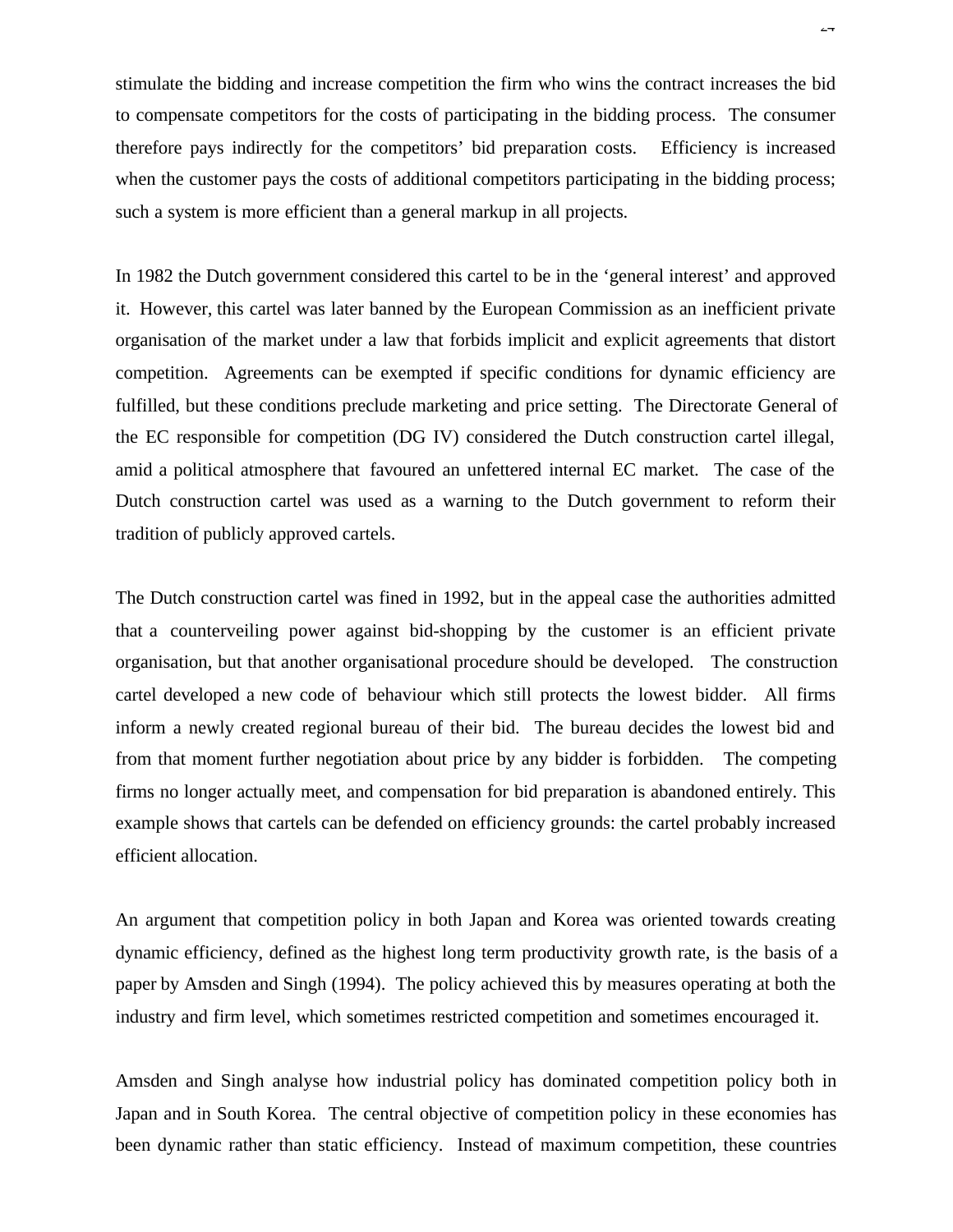have therefore deliberately restricted it in many directions in order to increase their investment rate and to accelerate their technological development. However competition of other than the textbook variety has also been encouraged in important ways: both Japan and South Korea have fostered intense oligopolistic rivalry in individual industries among competing conglomerates.

The paper shows that during much of the high growth period in Japan, despite all the government restrictions on competition, industrial concentration actually fell. This was due to the fact that investment and output rose rapidly, leading to a sizeable new entry and fast growth of small firms. Thus in contrast to the conventional paradigm in economic development, it was growth which led to increased competition and reduced concentration, rather than the other way around. Moreover, contrary to this paradigm, it is certainly arguable that without the government control of competition and monitoring of investment 'races', such high growth rates may not have materialised in the first place. This suggests that the policies of Japan may have enhanced dynamic efficiency even though they did not enhance short term static efficiency.

## *3.5 Examples from New Zealand*

In the context of New Zealand, examples of empirical work that may provide a measure of the costs of dynamic inefficiency may be most easily provided with reference to public vs private sector investment. We re-iterate that, as with any substantive policy question that requires *ex post* evaluation, a range of studies are generally required to reach anything but a tentative conclusion, because of the difficulty of establishing the counterfactual *ex post*.

In the past, a large proportion of the investment decisions relating to infrastructure in New Zealand have been taken by the public sector. There is a substantial literature on the optimisation of investment decision-making under private and public ownership (for a recent example, see McFetridge 1997). This literature generally suggests that there is negligible reason for the discount rate to differ between public and private firms (see (Hathaway 1994), but that accountability for shareholder interest will differ and may affect the efficiency of the investment decision-making process. Also, it is well established that the inability of government-owned firms to access capital as they would if they were private firms has reduced the efficiency of investment decision-making in the past: in many countries it has been a prime argument for privatisation (see Galal et al 1994).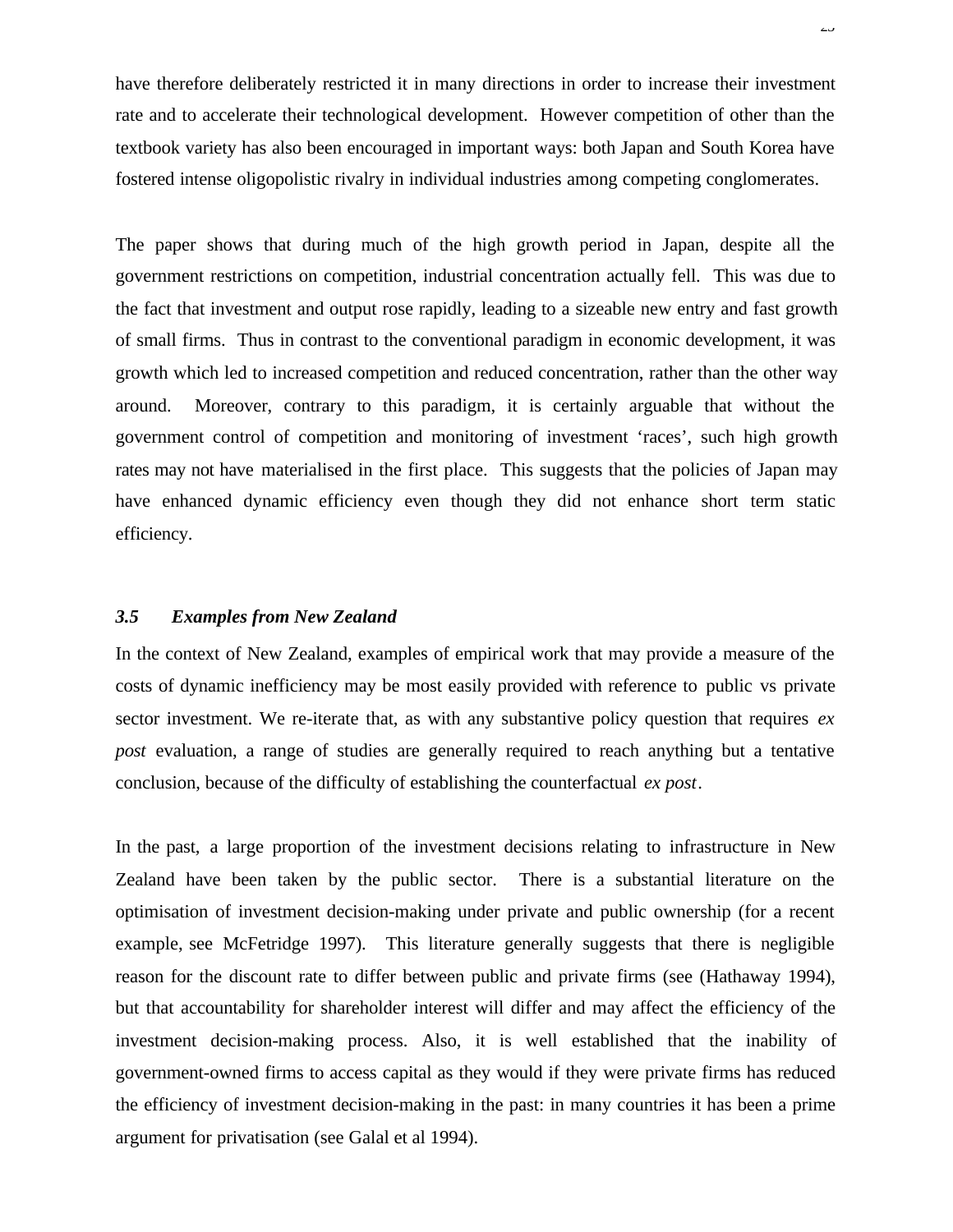Prior to the advent of state-owned enterprises in 1986, investment and regulation were affected by the multiple objectives stemming from the political demands of the day, and from discrete changes in the pricing and investment policies (in the case of telecommunications see Evans 1996 for price setting, and Mason-Morris 1985 for investment). In addition, public entities were not subject to the tax regime facing private firms, and the government operational usually departmental - structure did provide a framework for accountability and decisionmaking equivalent to that associated with private sector firms.

Competition and regulation intersect with ownership in determining dynamic efficiency. Although it is likely that New Zealand's infrastructure firms would have been regulated in a manner that prohibited entry had they not been in government ownership, the effects of these on investment would have differed because of the wider range of objectives of government-owned firms (see Willig 1993).

#### *Electricity*

The supply of electricity in New Zealand has undergone complete restructuring since the mid-1980s. Prior to that time electricity generation and supply was government owned and centrally planned. Despite the introduction of corporate governance structures in 1987 and the earlier separation of the grid from generation, in essence central planning dominated wholesale electricity supply until the separation of Contact Energy and the formation of the electricity pool in 1996.

Under public ownership, central government undertook the responsibility to provide the nation's future electricity requirements. There were no long-term sales contracts to underpin new construction. None were needed as the electricity distributors were required to purchase most of their future electricity requirements from central government. Specific approval was required from the Minister of Energy for the construction of power stations. As a consequence, the Electricity Division generated 96% of the country's electricity requirement with the balance being provided by a large number of small power stations owned by distribution firms.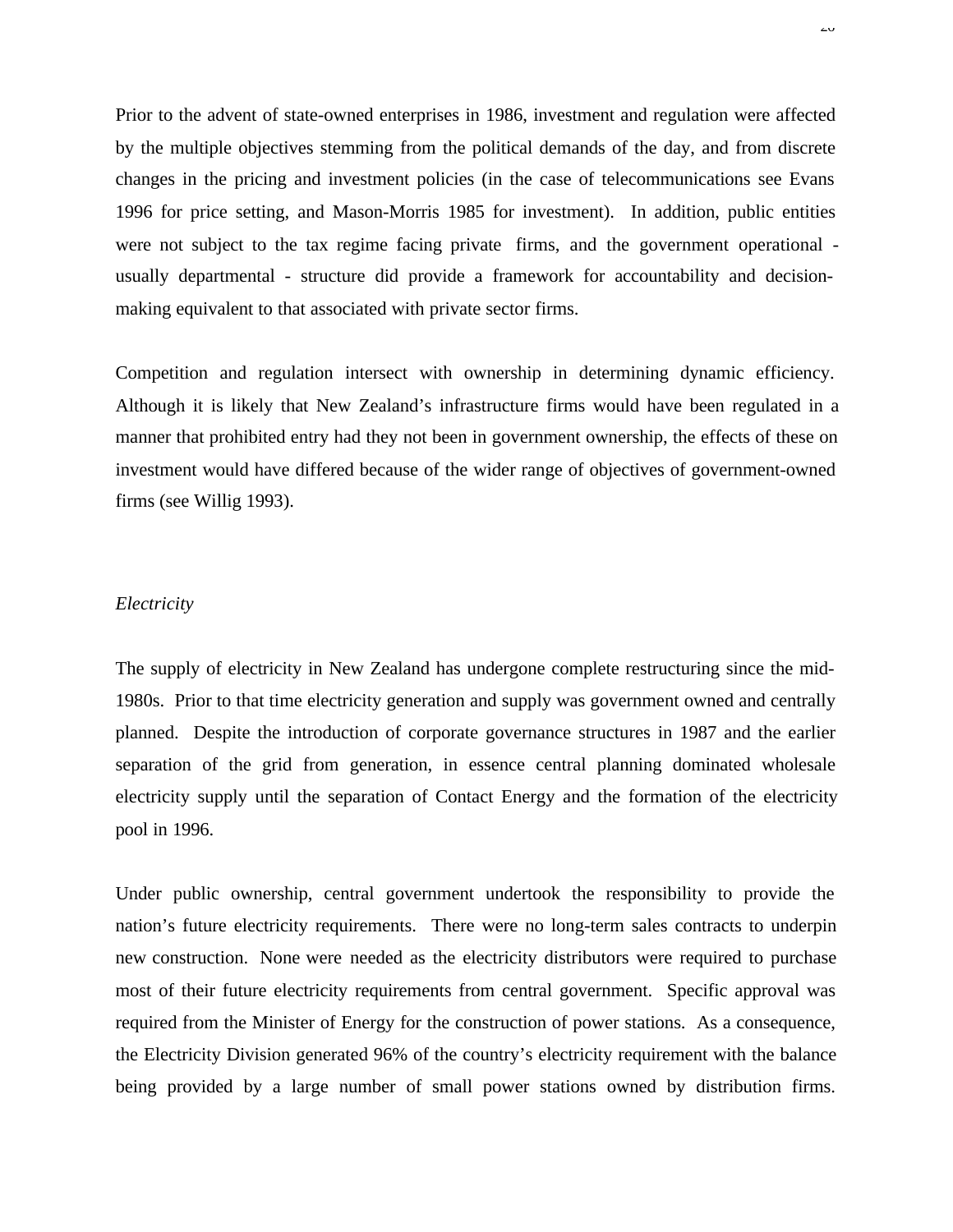Wholesale price levels were set by central government and bore little relationship to prices that would have been set in the market, or to the cost of providing new generating capacity. <sup>8</sup>

This decision-making structure resulted in substantial over-investment in generation capacity (see the New Zealand Official Year Book 1980 p.505, for example) where by 1980 growth in consumption had been overestimated by something in the region of 33-52%. Besides planning to be able to fulfill demand without concern for cost, a report published in the mid-1980s notes that it was considered legitimate in that era to embark on projects as a way to keep a specialised work force employed <sup>9</sup>.

Administered prices have had a long history in electricity in New Zealand. Jenkins (1999) notes that as early as 1959 a Commission of Inquiry into the Distribution of Electricity noted that 'in nearly two-thirds [of the various supply districts] the charge for domestic supply is less than the actual cost per unit of all units sold.' Through the 1980s distributors maintained a high degree of cross-subsidisation in retail pricing. Typically, this favoured domestic customers at the expense of commercial and industrial customers. This culminated in considerable pressure on central government to supply large industrial customers directly, so that by 1985 a group of large companies were able to receive direct supply $10$ .

Both the excess supply and the administered price regime provide a basis against which an *ex post* assessment of dynamic inefficiency can be undertaken. This would require a study of the welfare losses over time that resulted from excess supply (in effect the present value of the operating cost of the surplus generating capacity and the opportunity cost of the capital invested). The calculation of the costs of dynamic inefficiency associated with the administered pricing regime is more complex, since it should incorporate both the present value of the static welfare losses resulting from consumers paying prices that did not reflect their true cost, together with the costs of the distortions in investment decision-making and consumption patterns resulting from those prices. The anecdotal evidence implies that the dynamic inefficiency may have been very significant indeed.

l

<sup>&</sup>lt;sup>8</sup> The Enterprise New Zealand Trust 1993 p1.

 $9^9$ Galvin, p10.

<sup>&</sup>lt;sup>10</sup> These were: Winstones, Carter Holt pulp and paper plants, Comalco, Tasman Pulp and Paper, New Zealand Steel and New Zealand Railways.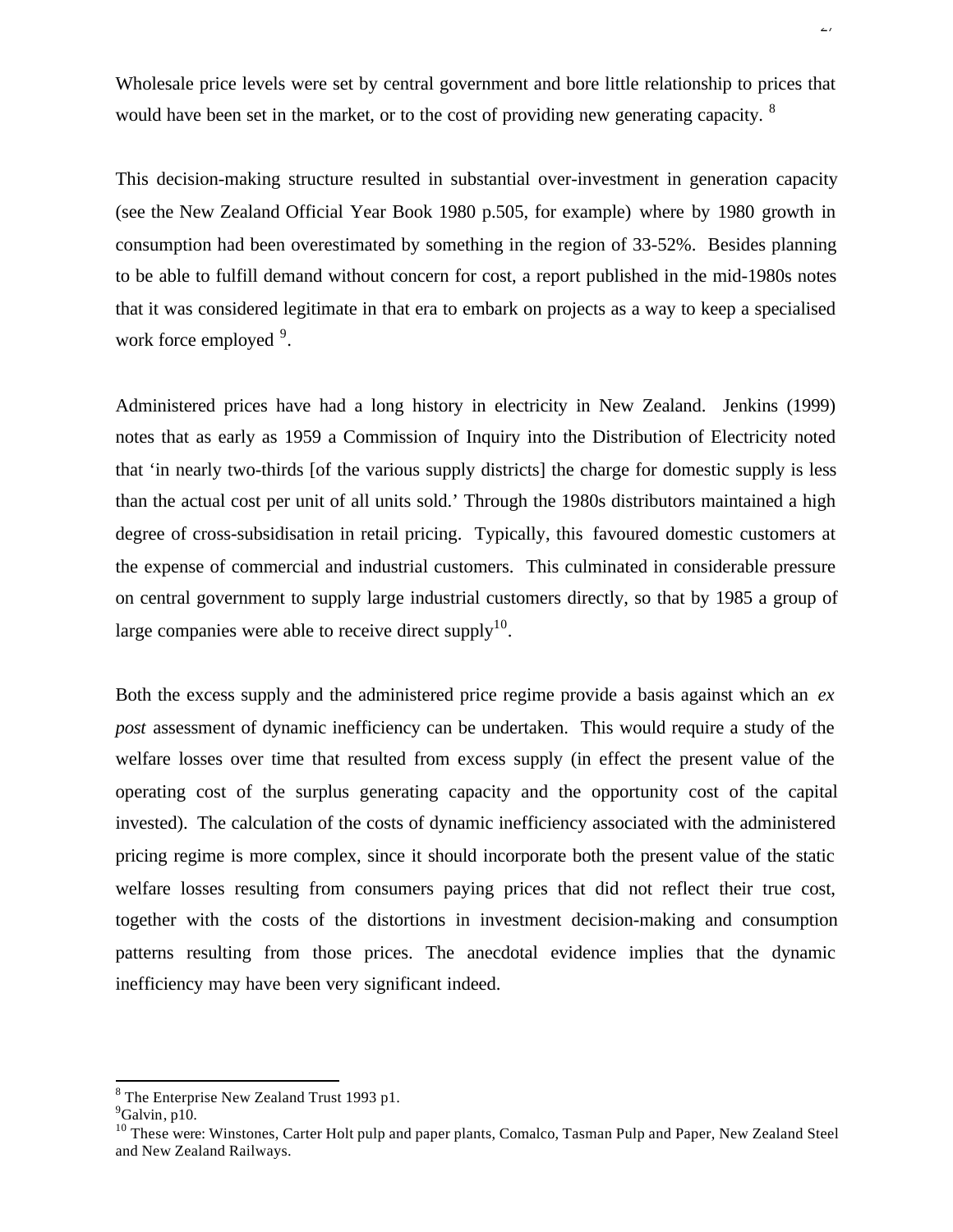In a Treasury report (Galvin, 1985) that preceded the reforms in the electricity sector, it was estimated that power from each selected existing power stations was generated at a cost of between 3.0c and 13.7 cents per kWh (p3, constant \$1983), with a weighted (according to typical output) average cost of 5.6 cents per kWh. This power was then sold for 3.08 cents per  $kWh<sup>11</sup>$  in 1983 (and for 3.04 cents in 1984, and for 3.21 cents in 1985, for example). For investment in electricity to be dynamically efficient it should *ex ante* and generally across all options *ex post* have covered the cost of capital. To the extent that it did not it would be dynamically inefficient. The fact of government ownership meant that the deficit has been carried by higher taxes. In addition to the deadweight loss that this would imply there would be a intergenerational shifting of the tax burden resulting from having brought forward the construction of generation plants that, if electricity were priced appropriately, would have been built later. Adding to this situation, if there is any technological change at all in generation technology and/or methods of construction, the optimal timing literature suggests that significant gains in efficiency could be had by delaying investment. Indeed, it is sometimes argued that this is a social benefit of monopoly in that it can choose when to invest: it does not seem to have been realised in electricity to the mid 1980s. Finally, to the extent that electricity has been subsidised through taxation in the past, measured consumer costs per unit since the reform period may fall in real terms without any fall in the real price of electricity transacted within the industry. This may be especially relevant over the periods of corporatisation and privatisation; indeed to the extent that excess generation was installed in the past, falling real electricity prices do not provide a measure of social welfare gains in that sector over time. This last point illustrates the level of detail of analysis that is required to empirically assess changes over time from society's point of view, and dynamic efficiency.

Apart from the large number of electricity distribution entities, electricity was in all other respects centralised. A de-centralised structure was put in place in 1996 by means of the electricity pool. It has a price discovery process based on the interaction of supply and demand where prices are struck at locations on the grid around New Zealand: and it is conditioned by the fact that participation is voluntary. While there are live issues to be considered about appropriate network signals for investment efficiency, the locational price signals are an important input to geographic choices of investment in electricity, gas lines and generation plant. Implementation of the electricity market may have altered the flows of electricity in the

l

<sup>&</sup>lt;sup>11</sup> New Zealand Annual Statistics in relation to Electric Power Development and Operation, 1982, 1983, 1984, 1985, 1986. The wholesale price is the weighted impact of the component rates - day, night, etc - of the bulk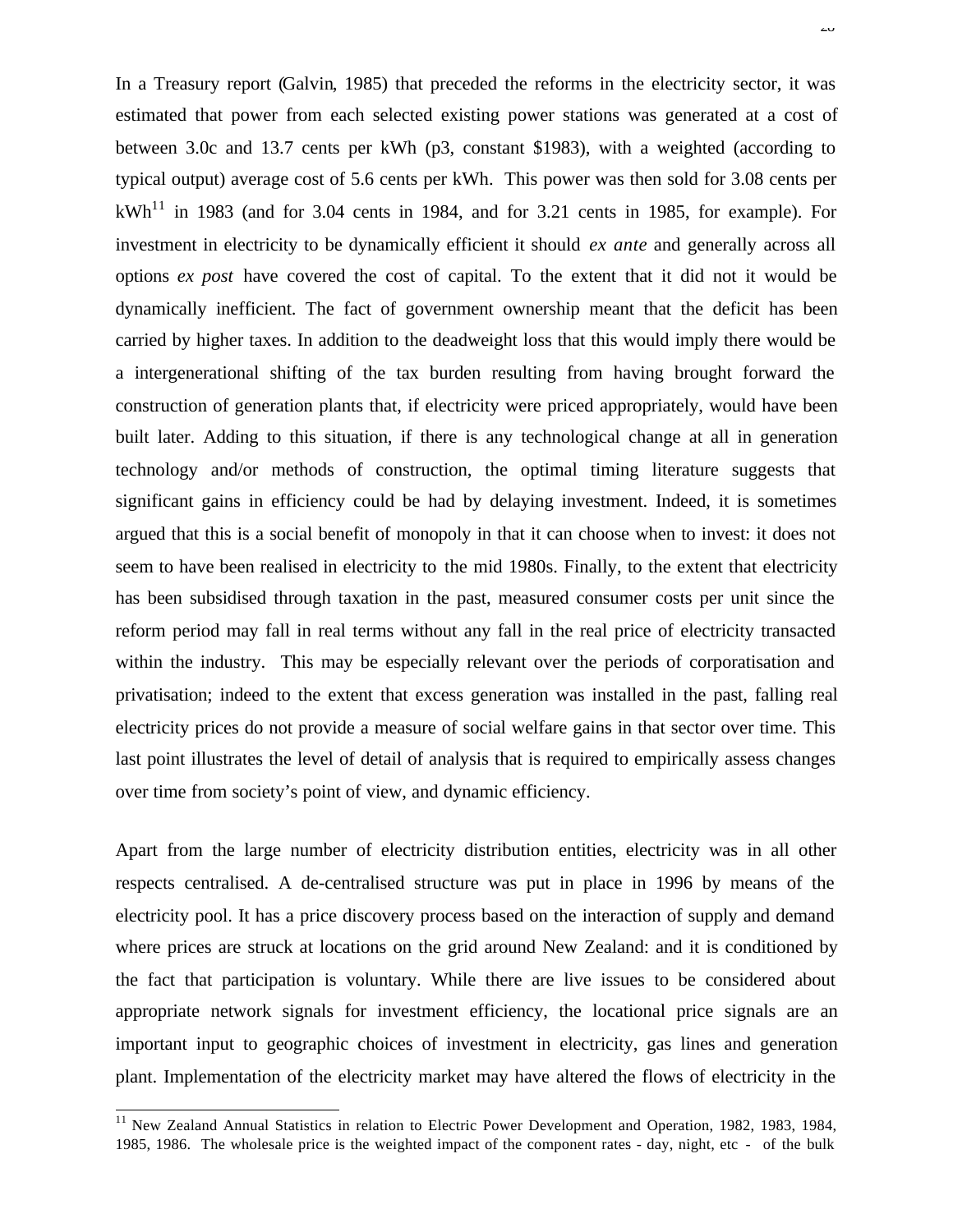grid to the point that investment in grid expansion has been delayed. This would be a manifest gain in efficiency from decentralisation. <sup>12</sup>

The first notable decision to deliberately locate large generation plant near population centres and thereby minimise transmission losses<sup>13</sup> was in 1995-6 when the local distribution company Mercury Energy built a 100 MW capacity natural gas fired power station at Southdown near Wiri in South Auckland. For ECNZ the next generation site to be developed was the Beaumont Dam on the Clyde River, but in the face of the Mercury Energy development and other opportunities that existed in the North Island such as the Stratford combined cycle gas fired station, it was decided not to proceed with the Beaumont Dam. Contact Energy chose to locate a large (380 MW) plant at Otahahu, again close to the large Auckland market. While research is required to specify exactly the reasons for the recent appearance of large gas-fired plants located near population centres – as opposed to other sources of generation located at greater distance from major centres - and the costs and benefits of doing so, the ability for individual companies to make these choices and the requirement of their accountability can be expected to have facilitated dynamic efficiency.<sup>14</sup>

The importance of the pricing and management of capital in creating dynamic efficiency is also illustrated by the electricity distribution industry. The more than 50 distribution entities had trust ownership or were departments of local government. Their prices were set to the breakeven revenue requirement on the basis of anticipated maintenance and capital works. Any surplus was used for cost stabilisation over time, including capital financing<sup>15</sup>. In pricing no allowance was made for the opportunity cost of capital in the business. The approach essentially bundled the required equity return into the prices that were charged consumers. To the extent that the consumers served matched the "owners" of the distribution companies, this approach went a considerable way to improving allocation over that of a local investor-owned monopoly.<sup>16</sup> But it meant that capital was not fully costed in prices. Since the Energy Companies Act 1992 energy companies are required to be commercial enterprises and operate as successful businesses, with an implied imperative to make profits and a requirement to pay

tariff.

l

<sup>14</sup> Prior to 1987 local distribution companies had their own very small generation plants.

 $12$  It is proposed to analyse this conjecture, made by a person in the electricity industry in an informed position.

<sup>&</sup>lt;sup>13</sup> Transmission costs including transmission losses are a significant component of the final price of electricity.

<sup>15</sup> Kask 1987 p3-4.

<sup>&</sup>lt;sup>16</sup> There are certain inefficiencies associated with this institutional arrangement to be considered.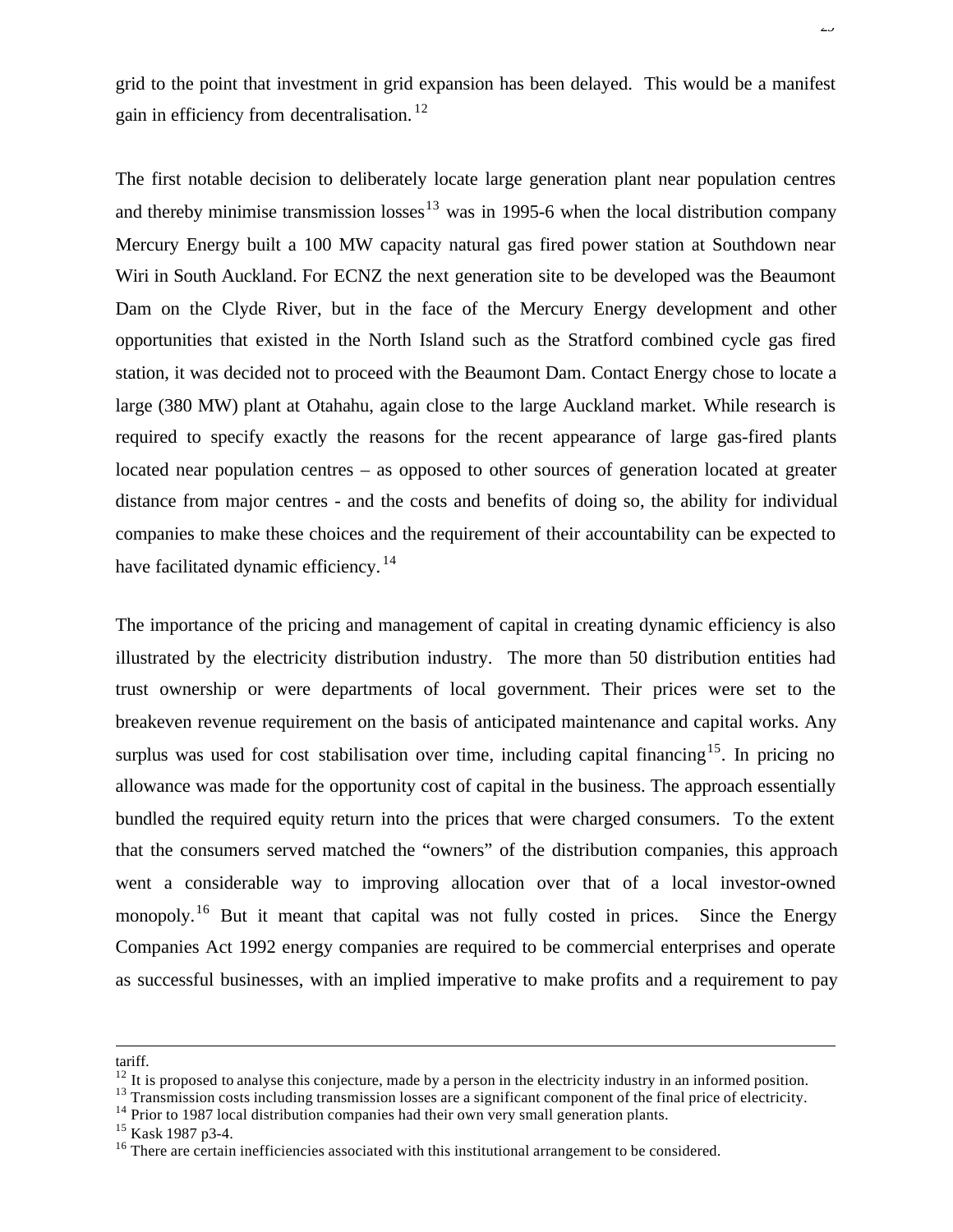tax (unlike their pre-reform equivalents).<sup>17</sup> In the transition, prices might reasonably be expected to rise to reflect incorporation of the opportunity cost of capital. While pricing capital fully in all its uses should improve dynamic efficiency through its effect on the choice of investments, in the case of electricity distribution companies there is a trade-off between this effect and that of any local monopoly power in aspects of the distribution business.

#### *New Zealand Railways*

The publicly owned New Zealand rail network did not produce revenue that was significantly in excess of operating costs for the full period 1943 - 1993 (Orr 1981 updated by Boles de Boer et. al 1999). Huge operating losses were produced for the late 1980s and early 1990s after regulations that protected the railways from competition had been lifted in 1984.

Operating costs do not include the opportunity cost of capital. Boles de Boer et. al. show that if capital is included at its replacement cost and valued at a reasonable WACC, rail has not made an economic profit over the full period of analysis 1983-1997, although it improved substantially between 1990 and 1996. In 1989 the board committed to the strategy of privatisation and in 1993 was privatised to form Tranz Rail. Under private ownership Tranz Rail has continued investment in its core-business capital assets and has modernised them to reduce costs and meet customer requirements. It has done this while rail's economic surplus has continued to be negative.

If the revenue and operating cost data provide an accurate representation of society's valuation of rail outputs and operating inputs, the data suggest that the negative economic surplus has persisted from the early 1940s. During this period tax payers through the government have injected vast sums – \$1.1b in 1997 prices between 1983 and 1989, the worst period – and have over invested in rail because the opportunity cost of capital has not been covered throughout this period.<sup>18</sup> The financial cost understates the welfare lost because of the cost of taxation and potential alternative uses of the capital employed, even if released by running down the stock.

l

 $17$  McFadyen p 6.

<sup>&</sup>lt;sup>18</sup> Rail under government ownership was directed to carry out functions that produced benefits but not revenues. For the period from 1983 these were not of sufficient magnitude to much affect efficiency. Data are not available to assess this for the period 1943-1983, but the non-transport outputs would have to be very large to yield a nonnegative economic surplus.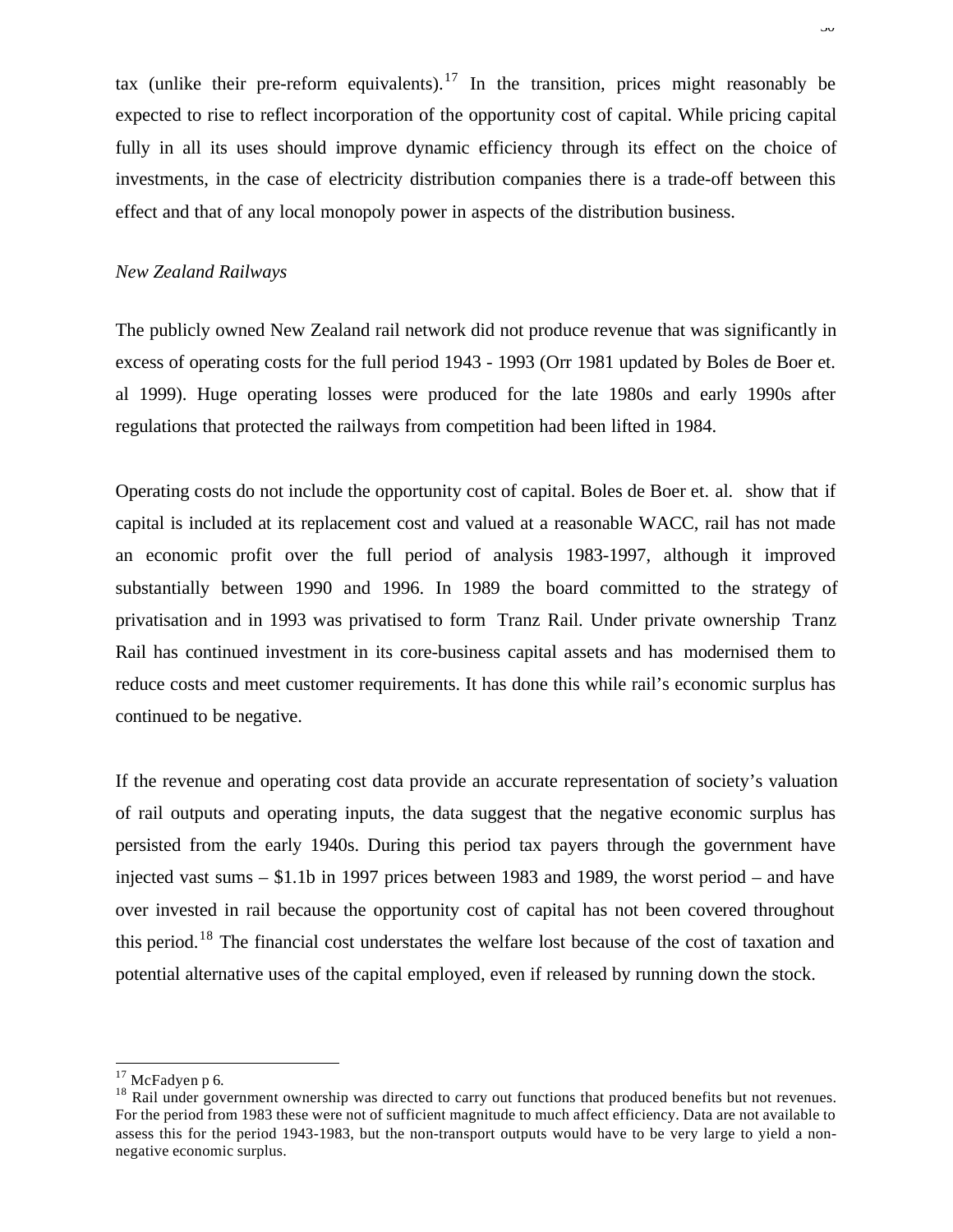If competitive modes of transport are paying their full social costs, a negative economic surplus indicates that the outputs produced are valued by society less than the value society places on the inputs in other uses; that is, continuing with business as usual for the railways is dynamically inefficient. It follows that the present value of the negative economic surplus may also be used as an empirical measure of dynamic inefficiency.<sup>19</sup> This approach relies on assumptions about asset valuations and cost of capital which will be crucial to the result, but it has the advantage of simplicity and tractability as an indirect measure of the reductions in social welfare flowing from dynamic inefficiency.

l

<sup>&</sup>lt;sup>19</sup> The private owners of Tranz Rail seem to have accepted the challenge to preserve the rail business by productivity improvement, without materially running down the existing physical infrastructure in those parts of its business that are making economic losses.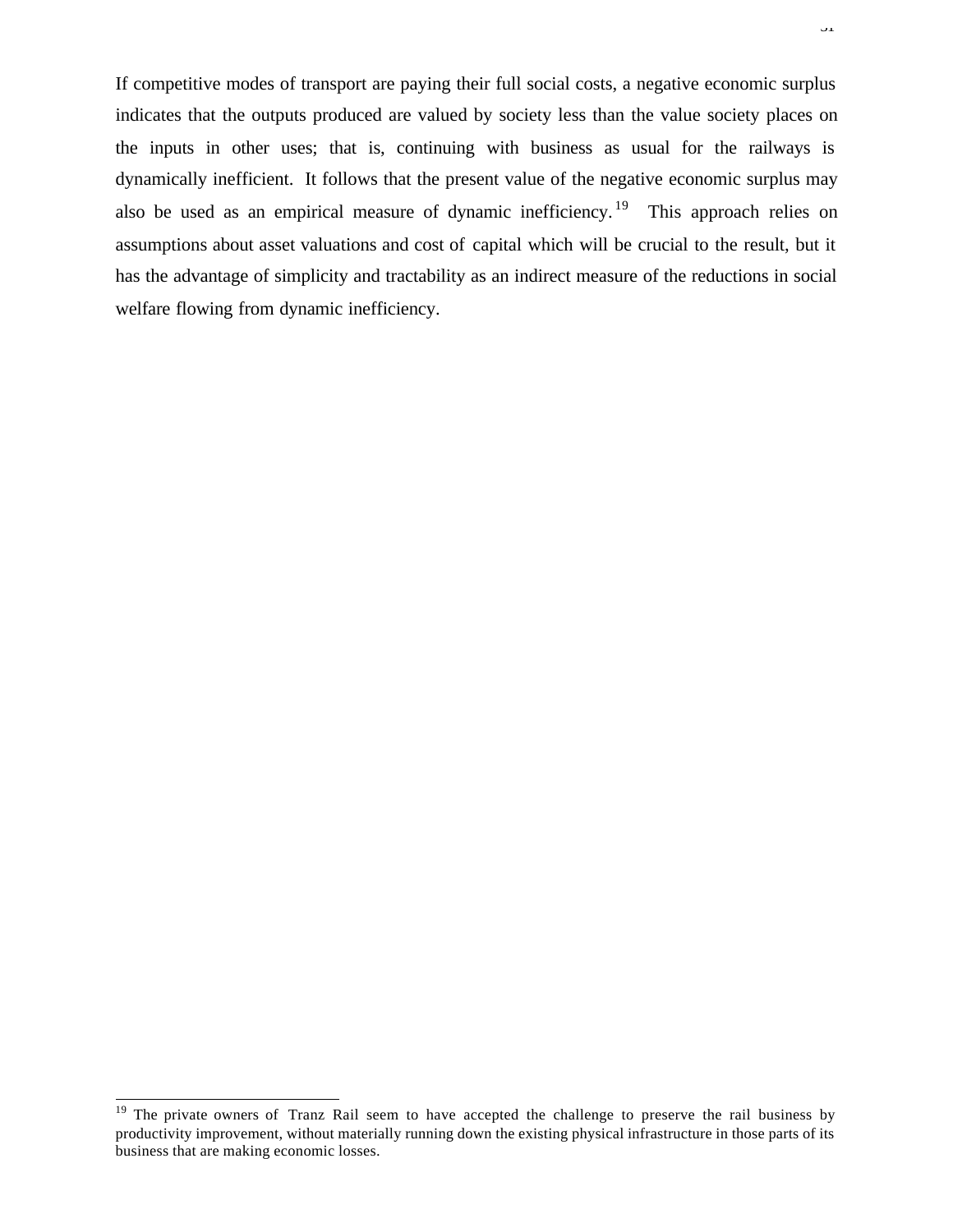# **4. Conclusion**

Markets will be characterised by dynamic efficiency when they provide incentives for decisionmaking that result in the present value of social welfare being maximised. We distinguish dynamic efficiency from the two types of static efficiency that are commonly the focus of public policy and regulatory action: productive and allocative efficiency.

Much of our study has focussed implicitly or explicitly on the tradeoff between dynamic efficiency and static efficiency. This tradeoff has important implications for public policy because we have argued that dynamic efficiency may be reduced by:

- (i) policies that are designed to address static efficiency problems; and
- (ii) policies or institutional structures that address objectives other than economic efficiency, but that appear to have no adverse impact on productive and allocative efficiency.

In section 2 of this paper we developed a model that illustrates the potential for a tradeoff between dynamic and static efficiency resulting from the fact that prices above marginal cost provide firms with quasi-rents. These profits act as a stimulus to the development of the innovations that drive the rate of economic growth. We show that it is plausible that attempts at price control could produce welfare-reducing outcomes even when the regulated price is well above the marginal cost. The potential for welfare to be reduced by attempts to control prices is greatest in industries undergoing rapid technological change, and where large scale investment is required to produce or bring into production the innovations that drive increases in national income.

We have, in addition, provided a number of examples of institutional structures that are and are not consistent with dynamic efficiency. For example, we have argued that government ownership of enterprise is not consistent with dynamic efficiency because it establishes centralised decision-making with limited accountability and financial responsibility for the decisions made. Dynamic efficiency is increased by the dispersion of decision-making, and the more direct allocation of returns from the investment decisions that are made. Even State Owned Enterprises are not fully consistent with dynamic efficiency because the managers and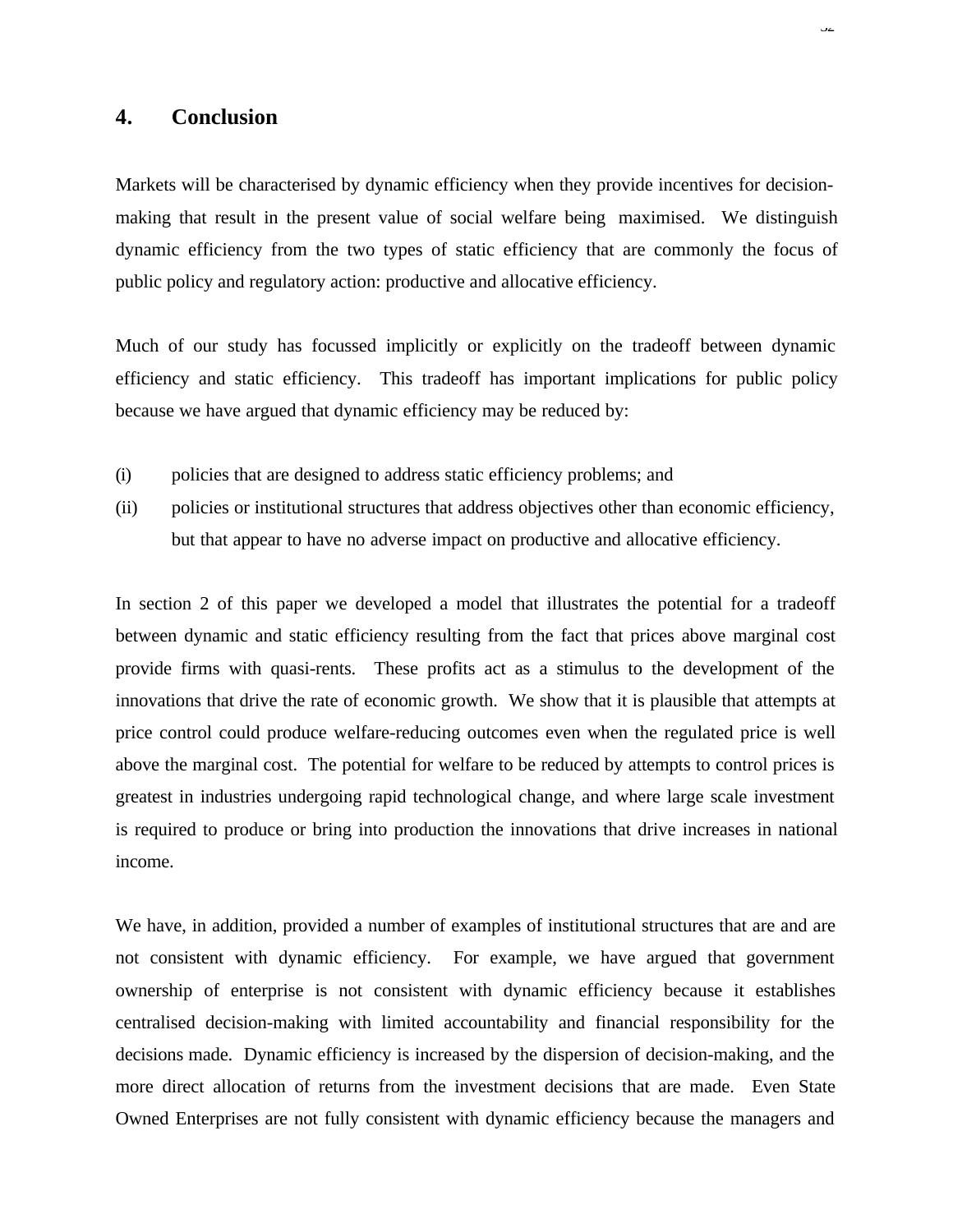owners of these entities have different incentives from those of private sector firms, and these in turn may not provide for optimal investment decision-making. Conversely, we have suggested that there may be circumstances in which co-operation or collusion among firms is welfare enhancing. For example, this can occur where short-term static efficiency losses are outweighed by dynamic efficiency gains from establishing prices that are consistent with growth-rate maximising investment in innovation.

We have used as examples a number of public policies (such as the granting of exclusive franchises to telecommunications firms and geographical restrictions on branching of banks in the US) that were introduced to advance particular political and social objectives. These policies created obvious concerns about static efficiency in the economy, and these problems were (imperfectly) addressed by the creation of industry specific regulators. Even where the regulators were successful in dealing with static efficiency problems, the literature that we have canvassed and the examples that we have cited suggest that the regulators could not address, and indeed exacerbated, reductions in dynamic efficiency. Consideration of any similar public policy initiatives will benefit from careful analysis of the dynamic efficiency implications of the interventions or regulations proposed.

The examples that we have cited also suggest that the losses in social welfare resulting from long periods of dynamic inefficiency can be quantitatively very large. This is in part because of the impact on consumer welfare and the rate of economic growth that comes from slower development and introduction of innovations. The losses also stem from the very high costs associated with inappropriate investment decisions (for example poorly located electricity plants and over-investment in railway lines) the existence of which may go on influencing the efficiency of the market for long periods after initial construction.

Policies that impose on large incumbents the requirement to subsidise entry to the market (for example, by requiring that access to network facilities be provided at marginal cost) may have particularly important implications for dynamic efficiency. The subsidy may result in entry occurring with a level of sunk investment that is sub-optimal, with obvious implications for the incentives and potential of the incumbents to subsequently achieve a viable operating position in the absence of the subsidy. In addition, the requirement to subsidise entrants may reduce or remove the incentives for the incumbent to undertake new investment in innovation in the future. In this case, the dynamic efficiency losses resulting from the poor incentives for the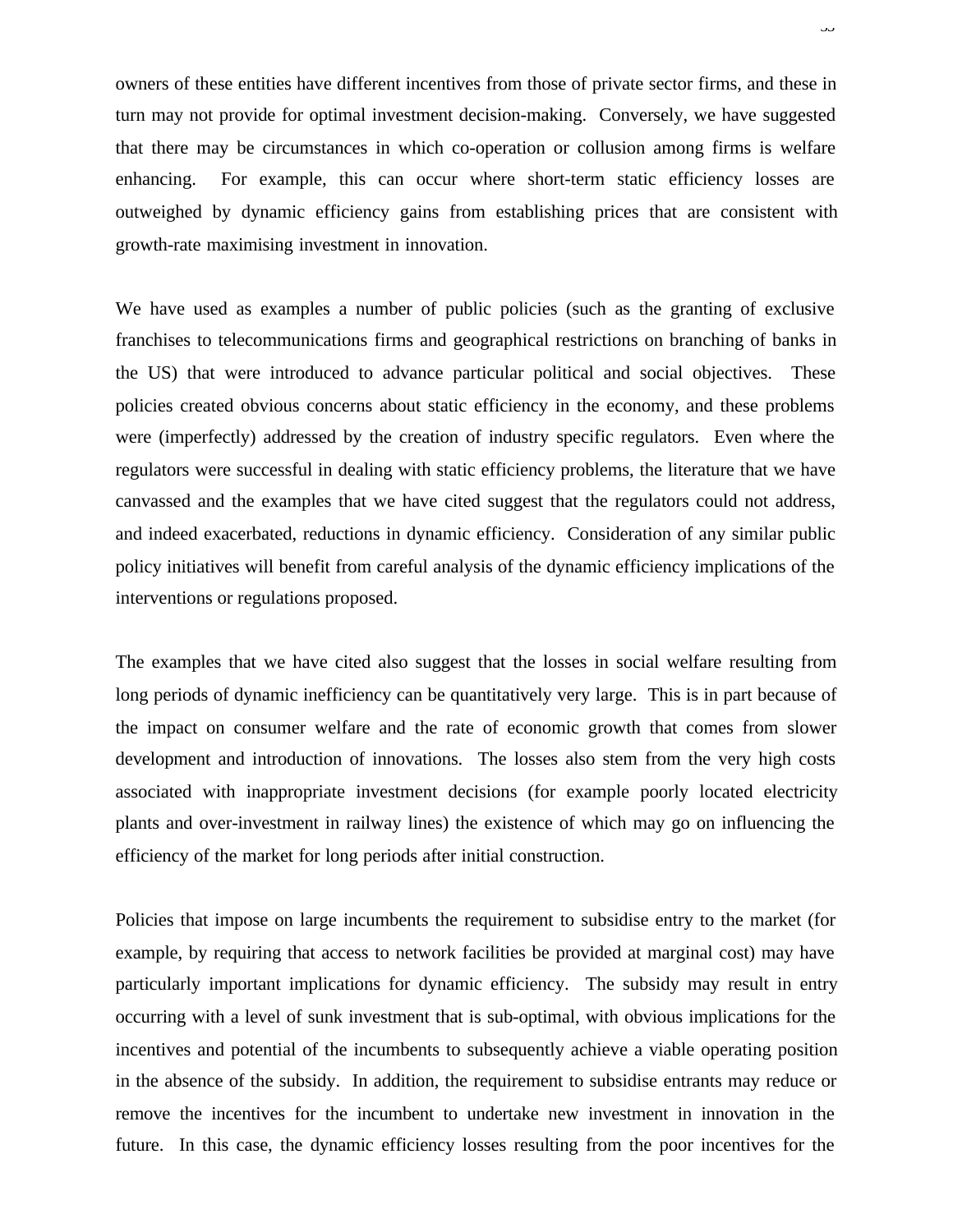incumbent will not be offset by the emergence of the new entrants as viable and dynamic new competitors in the market.

The most general conclusion to be drawn from this paper is that in markets where politicians and officials have concerns about efficiency, social-welfare maximising public policy will focus on dynamic efficiency and any impediments to it. This is because allocative and productive inefficiency will not persist in a dynamically efficient market, but policies focussed on allocative and productive efficiency may have the unintended effect of reducing dynamic efficiency. Our model provides a rigorous representation of circumstances under which there will be a trade-off between static and dynamic efficiency, and suggests that there is a substantial risk that regulations aimed at perceived static efficiency problems will in the long run have the net effect of reducing efficiency in the market as a whole. The need to explicitly consider the impact of proposed policy on the dynamic efficiency of a market is enhanced by the existence in New Zealand of a relatively short electoral cycle. Three year parliamentary terms may focus political interest on policies that address perceived short-term allocative and productive efficiency concerns even though these policies may reduce economic growth and welfare in the long run.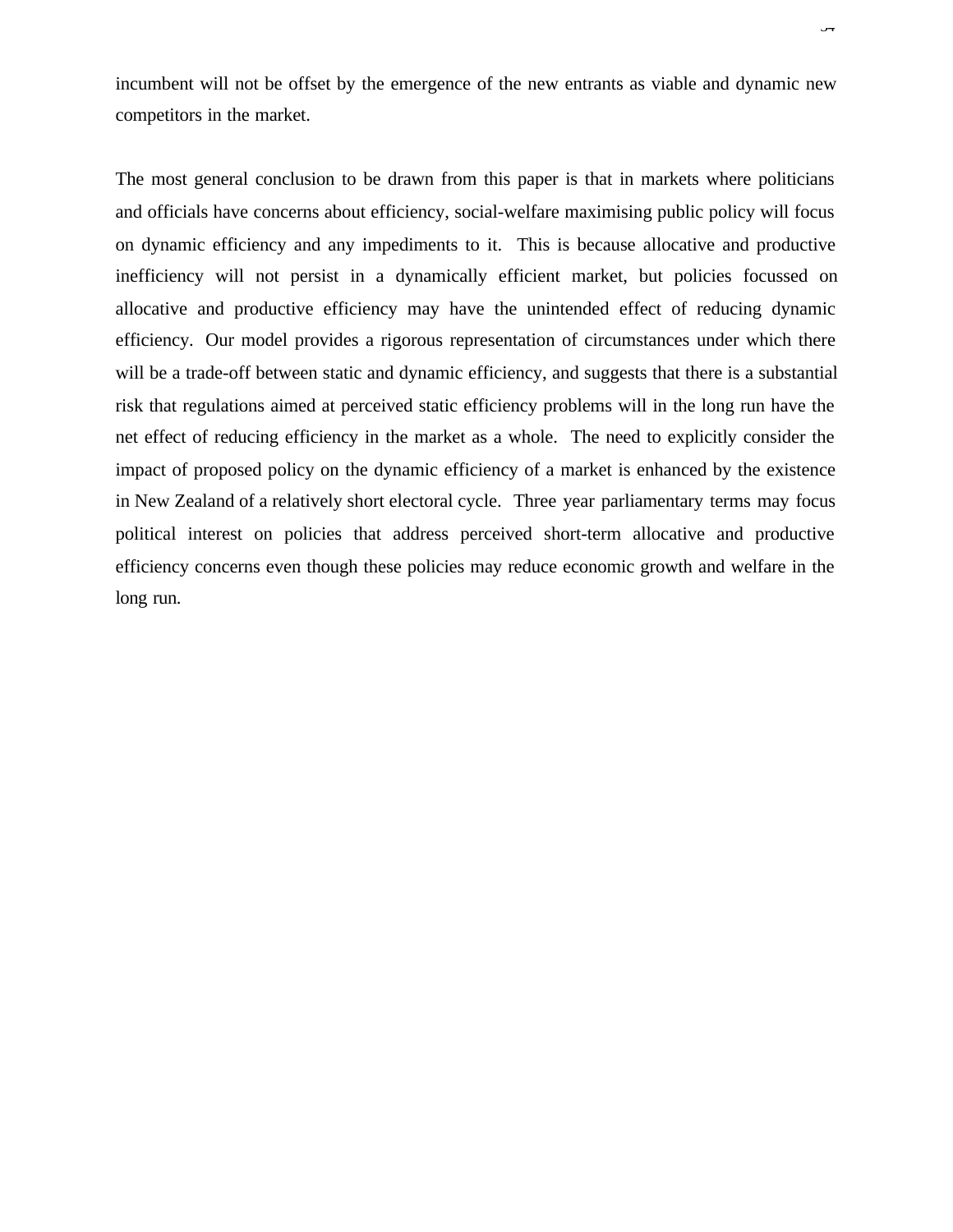#### **Bibliography**

- Alvarez LHR, Kannianen V, Södersten J. Tax policy uncertainty and corporate investment: a theory of tax-induced investment spurts. *Journal of Public Economics* 1998:69:17-48
- Anderson Glenn WJ. *Restructuring of the New Zealand Electcricity Industry a consumer's perspective*. Paper to the 12th CEPSI Conference, Thailand, 1998.
- Amsden AH. The Optimal Degree of Competition and Dynamic Efficiency in Japan and Korea. *European Economic Review* 1994:38:941-951.
- Amsden AH, Singh A. Growth in developing countries: Lessons from East Asian Countries. *European Economic Review* 1994:38:941-951.
- ANZ Securities (NZ) Ltd (Daniel McFadyen). *The New Zealand Energy Sector*: A research publication of ANZ Securities (NZ) Ltd, the equities arm of ANZ Investment Bank. Auckland, February 1998.
- Argarwal, Rajshree, and Michael Gort, First Mover Advantage and the Speed of Competitive Entry, 1887-1986, Department of Economics, NYU, Buffalo, Sept. 1999.
- Baily MN. Competition, Regulation, and Efficiency in Service Industries*. Brookings Papers in Economic Activity*, Microeconomics 2 1993:71-159.
- Barro, Robert J. and Xavier Sala-i-Martin. (1995). *Economic Growth*. McGraw-Hill, New York.
- Bernstein JI, Nadiri MI. Production, Financial Structure and Productivity Growth in US Manufacturing. New York University *CV Starr Center Economic Research Reports* 93-
- 10.

March 1993.

Bohi.DR, Burtraw D. SO2 Allowance Trading: How do expectations and experience measure up?

*Electricity Journal* 1997:10:67-75

- Boles de Boer, D., L. Evans and Walls M. *The Privatisation of New Zealand Rail: part 2; Quantitative Cost Benefit Analysis*. The New Zealand Institute for the Study of Competition and Regulation, Wellington, July 1999 (at *http://www.iscr.org.nz*).
- Burtraw D. The SO2 Emissions Trading Program: Cost Savings without Allowance Trades. *Contemporary Economic Policy* 1996:14:79-84
- Carlsson B. Flexibility and the theory of the firm. *International Journal of Industrial Organisation*. 1989:7:179-203.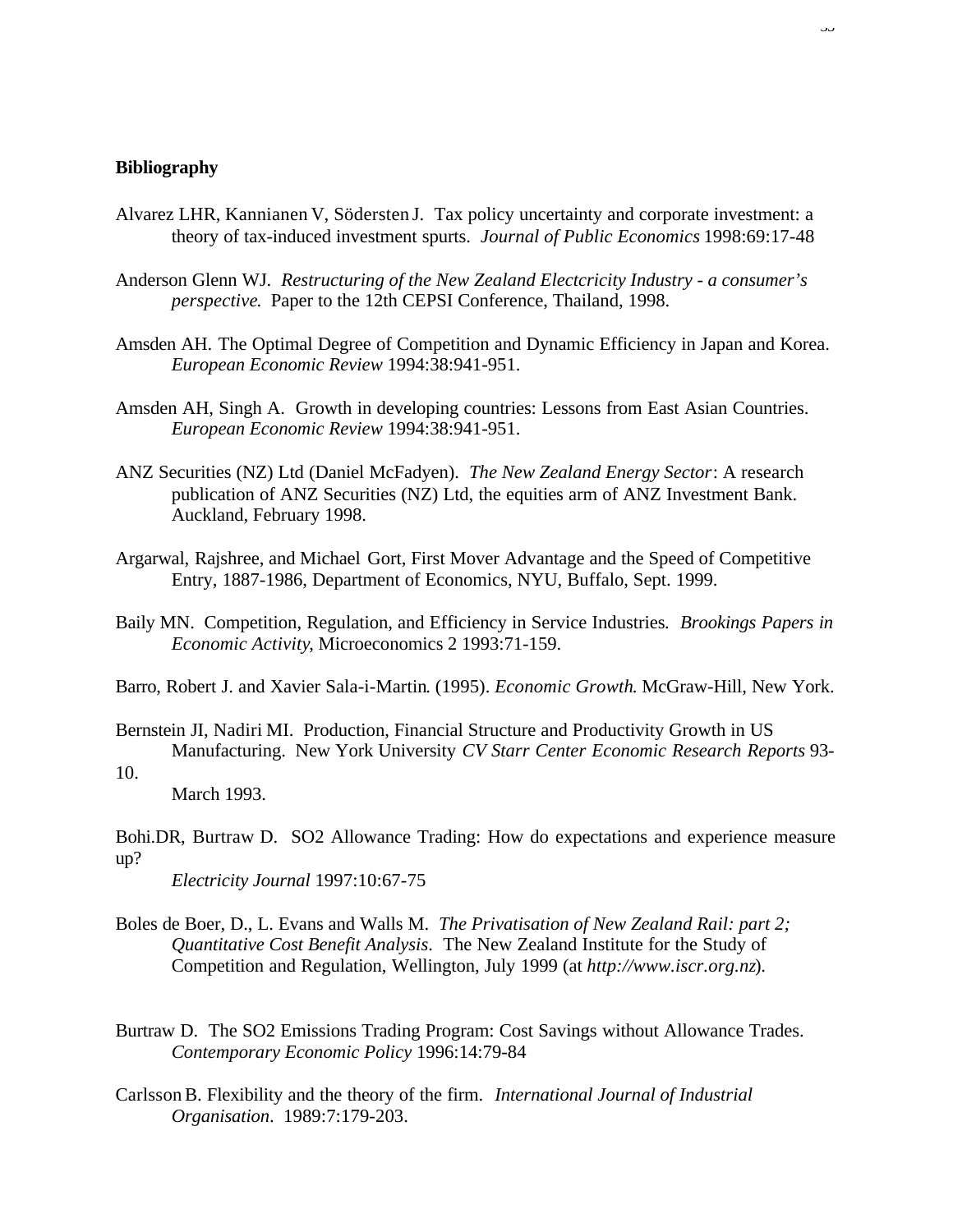- Christiansen GB, Haveman RH. Public Regulations and the Slowdown in Productivity Growth. *American Economic Review* 1981:71:437-447 (*reported in* Viscusi WK, Vernon JM, Harrington JE. *The Economics of Regulation and Antitrust* Second Edition. Cambridge and London, MIT Press, 1995).
- de Geest A. *A Hedging Market for Electricity in New Zealand.* A Research Paper for the Degree

of Master of Business Administration, Victoria University of Wellington, 1994

Delbono F, Denicolo V. R&D Investment in a Symmetric and Homogeneous Oligopoly. *International Journal of Industrial Organisation* 1990:8:297-313.

Dixit, Avinash K. and Joseph E. Stiglitz. (1977). "Monopolistic competition and optimum product

diversity," *American Economic Review*, 67 (3), 297-308.

- Ethier, Wilfred J. (1982). ``National and international returns to scale in the modern theory of international trade," *American Economic Review*, 72 (3), 389-405.
- Ernst & Young Energy Consulting Group. *The Ernst & Young Electric Power Company Information Disclosure Analysis 1998*. Wellington, January 1999.
- Electricity Task Force. *Structure, Regulation and Ownership of the Electricity Industry: Report of the Electricity Task Force*. Wellington, September 1989
- Enterprise New Zealand Trust. *Economic Alert*: an educational service of The Enterprise New Zealand Trust. April 1993, vol 4, no 2.
- Evans, Lewis, "Economic Measurement and the Authorisation Process: the expanding place of quantitative analysis", *Competition and Consumer Law Journal*, 1999 (at *http:www.iscr.org.nz*)

-----, "Universal Service and Tariff Rebalancing in New Zealand's Economic Reforms",

*Agenda*, 3 ( 4), 399-406, 1996.

- Funk P. *On the Dynamic Efficiency of the Market System*. Universitat Bonn Sonderforschungsbereich, Discussion Paper A/507 January 1996.
- Galal, A. Leroy Jones, Pankaj Tandon and Ingo Vogelsang, *Welfare Consequences of Selling Public Enterprises: An Empirical Analysis,* Washington DC, The World Bank,1994.

Galvin BV, Secretary to the Treasury. *Review of Electricity Planning and Electricity Generation*

*Costs* (Treasury Paper to Minister of Finance). Wellington, March 1985 [the McLaughlin report].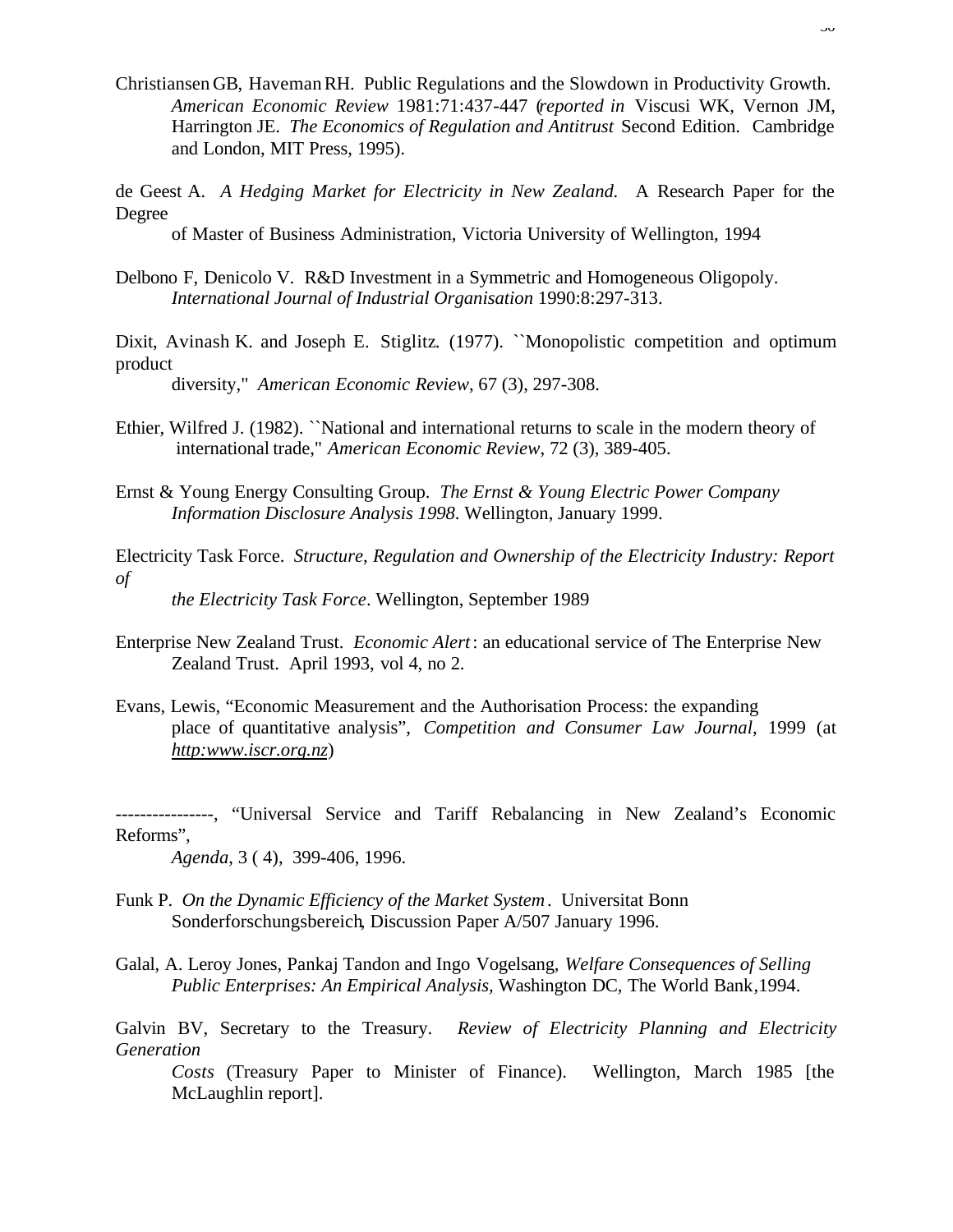- Ghemawat P, Ricart i Costa, JE. The Organisational Tension Between Static and Dynamic Efficiency. *Strategic Management Journal* 1993:14:59-73.
- Groenewegen J. About double organised markets: issues of competition and cooperation. The Dutch construction cartel: an illustration. *Journal of Economic Issues* 1994:28:901-999.
- Grossman, Gene M. (1991). *Innovation and Growth in the Global Economy*. MIT Press, Cambridge MA.
- Hahn RW. A New Approach to the Design of Regulation in the Presence of Multiple Objectives.

*Journal of Environmental Economics and Management* 1989:17:195-211.

- Hathaway, N. Privatisation and the Government Cost of Capital, *Agenda*, 4(2), 1994, 155-164.
- Hausman JA. Valuing the Effect of Regulation on New Services in Telecommunications. *Brookings Papers on Economic Activity: Microeconomics* 1997:1-38.
- Jayaratne J, Strahan PE. Entry Restriction, Industry Evolution, and Dynamic Efficiency: Evidence from Commercial Banking. *The Journal of Law and Economics* 1998:41:239- 273.
- Jenkins A. *Electricity '99: Political Risks and Proposals for Change*. Paper to Institute for International Research Conference, Wellington, 3-4 November 1999.

Jfrgensen F, Kort P M. Optimal dynamic investment policies under concave-convex adjustment

costs. *Journal of Economic Dynamics and Control*. 1993:17:153-180.

Kask S B. "Organisation Structure and Pricing: Preliminary finding from a review of retail electricity pricing in New Zealand" *Working Papers in Economics no 35*, Department of Economics, The University of Auckland, 1987.

Knight FH. Risk, Uncertainty and Profit. A M Kelly, New York 1921.

Nooteboom B. Towards a Dynamic Theory of Transactions. *Journal of Evolutionary Economics* 1992:2;281-299.

Mason-Morris, *Review of the Post-Office*, Government Print, Wellington, 1986.

McFetridge,D G (1997) *The Economics of Privatization,* CD Howe Institute Benefactors Lecture.

Nelson R A (1993) "Productivity Growth, Scale economies and the Schumpeterian Hypothesis" *Southern Economic Journal* 57: 521-527.

O'Connell S A, Zeldes S P (1993) "Dynamic efficiency in the gifts economy" *Journal of Monetary*

*Economics* 31:363-379.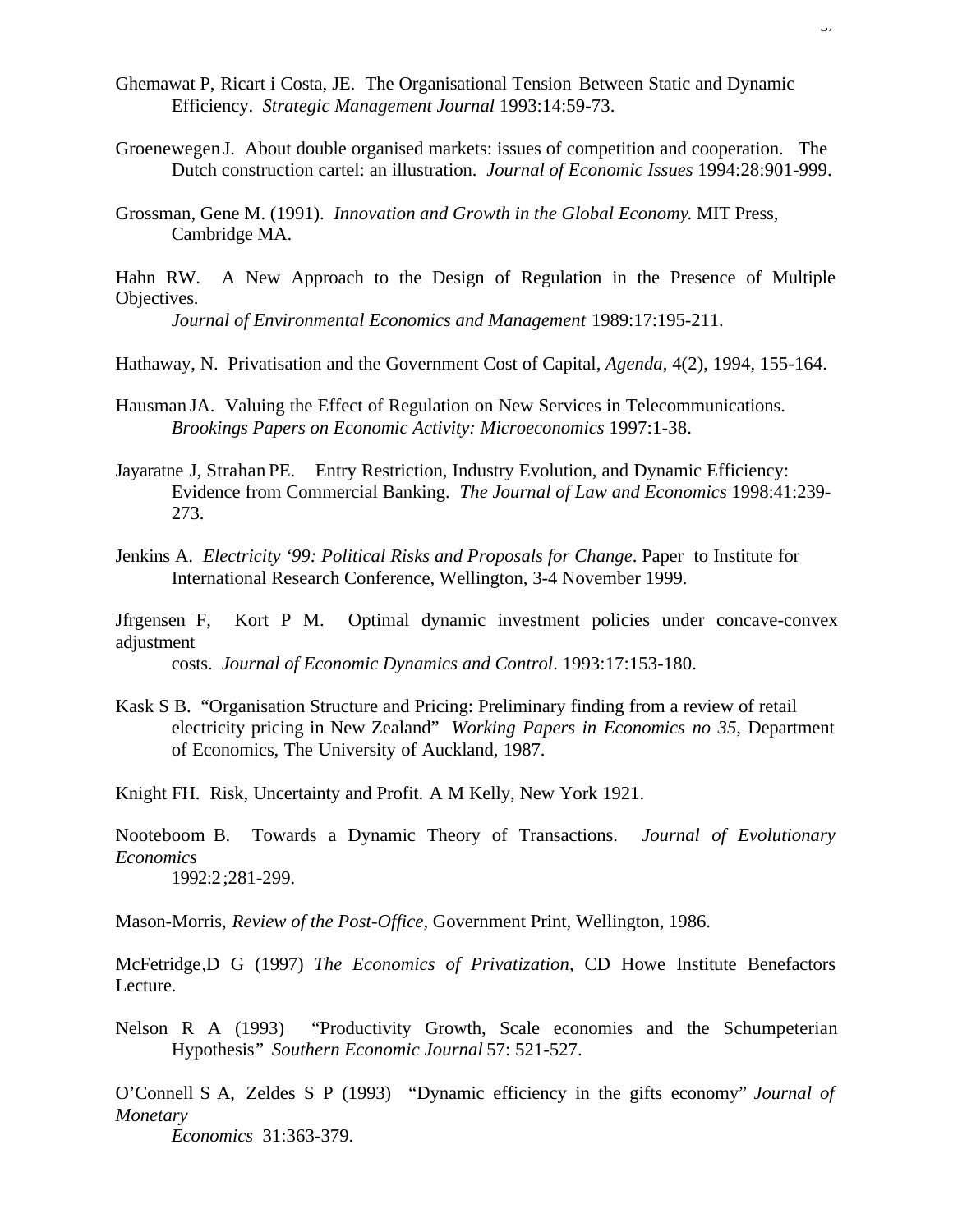- O'Donoghue T (1998) "A patentability requirement for sequential innovation" *Rand Journal of Economics* 29:654-679.
- Orr, S. "NZ Railways Corporation. A short history of previous experiences with New Zealand Railways as a Corporation", *Discussion paper, Economic Division, Ministry of Transport,*

August 1981.

- Pakes A (1997) "Comments" Brookings Papers on Economic Activity: Microeconomics 39-54.
- Patel P, and K Pavitt (1989). "A Comparison of Technological Activities in West Germany and the United Kingdom" *National Westminster Bank Quarterly Review* May: 27-42.
- Riordan M H (1992) "Regulation and Preemptive Technology Adoption" *Rand Journal of Economics* 23: 334-349.
- Romer, Paul M. (1987). ``Growth based on increasing returns due to specialization," *American Economic Review*, 77 (2), 56-62.
- Romer, Paul M. (1990). ``Endogenous technological change,'' *Journal of Political Economy*, 98  $(5)$ , S71-S102.
- Ross D R (1986 ) "Learning to Dominate" *The Journal of Industrial Economics* 34:337-353.
- Schumpeter J A (1943) *Capitalism, Socialism, and Democracy* London.
- Sengupta J K (1999) "The measurement of dynamic productive efficiency" *Bulletin of Economic Research* 51: 111-126.
- Spence, Michael. (1976). ``Product selection, fixed costs, and monopolistic competition,*'' Review*
	- *of Economic Studies*, 43 (2), 217-235.
- Spicer B, Bowman R, Emanuel D, Hunt A. (1991) *The Power to Manage; restructuring the New Zealand Electricity Department as a State Owned Enterprise - the Electricorp Experience*. Auckland, Oxford University Press.
- Urbino U. (1996) The Relationship Between Investment and Demand with Uncertainty and Irreversible Capital. Giornale degli Economisti e Annali di Economia 55: 549-566.
- van Hilten O, Kort P M, van Loon P J J M (1993) *Dynamic policies of the Firm: An Optimal Control Approach*. Springer, Heidelberg, New York, London and Tokyo.
- Van Witteloostuijn A. (1992) "Theories of Competition and Market Performance: Multimarket Competition and the Source of Potential Entry" *Economist-*Leiden 140: 109-139.
- Viscusi W K, Vernon JM, Harrington JE. (1995) *The Economics of Regulation and Antitrust* Second Edition. Cambridge and London, MIT Press.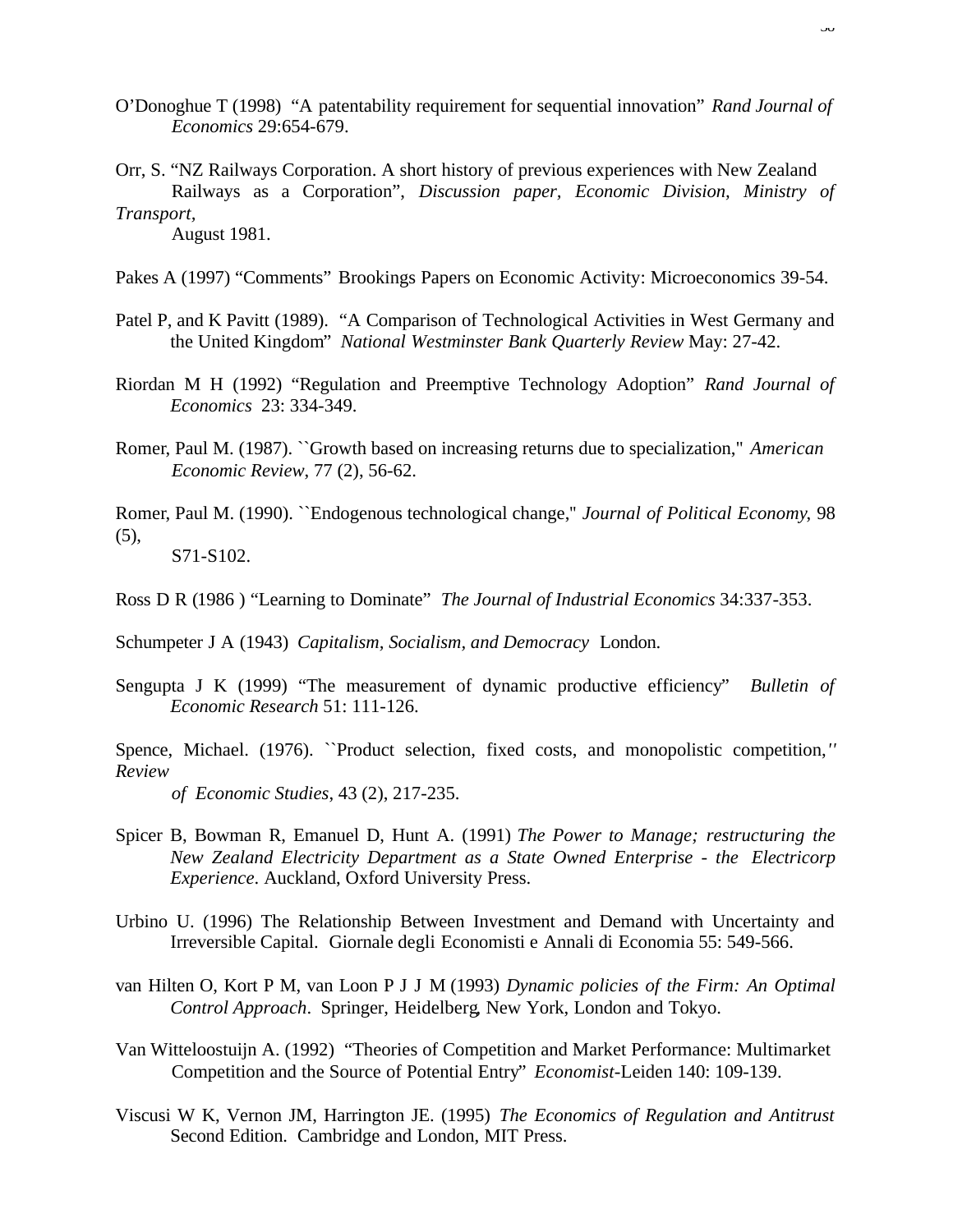Viscusi W K. (1996) Economic Foundations of the Current Regulatory Reform Efforts*. Journal of*

*Economic Perspectives* 10: 119-134.

Willig, R D (1993) "Public versus regulated private enterprise" *World Bank Research Observer* (Annual Conference on Development Economics Supplement) 155-180.